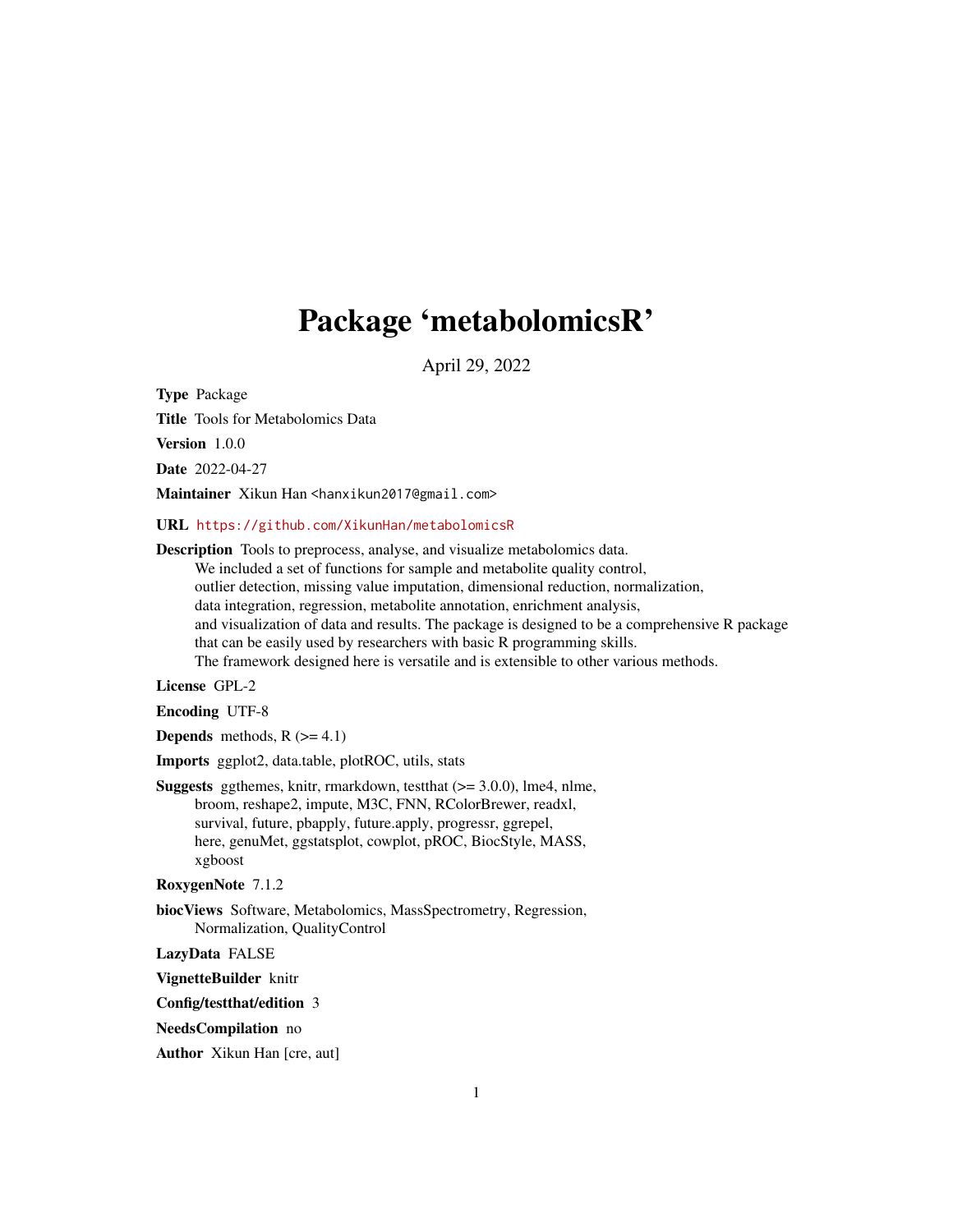Repository CRAN Date/Publication 2022-04-29 07:40:02 UTC

# R topics documented:

| 3              |
|----------------|
| $\overline{3}$ |
| $\overline{4}$ |
| 5              |
| 5              |
| 6              |
| $\overline{7}$ |
| 8              |
| 8              |
| 9              |
| 9              |
| 10             |
| 11             |
| 11             |
| 12             |
| 13             |
| 14             |
| 14             |
| 15             |
| 16             |
| 16             |
| 17             |
| 18             |
| 19             |
| 20             |
| 20             |
| 21             |
| 22             |
| 23             |
| 23             |
| 24             |
| 25             |
| 26             |
| 27             |
| 28             |
| 29             |
|                |
|                |
|                |
|                |
|                |
| 33             |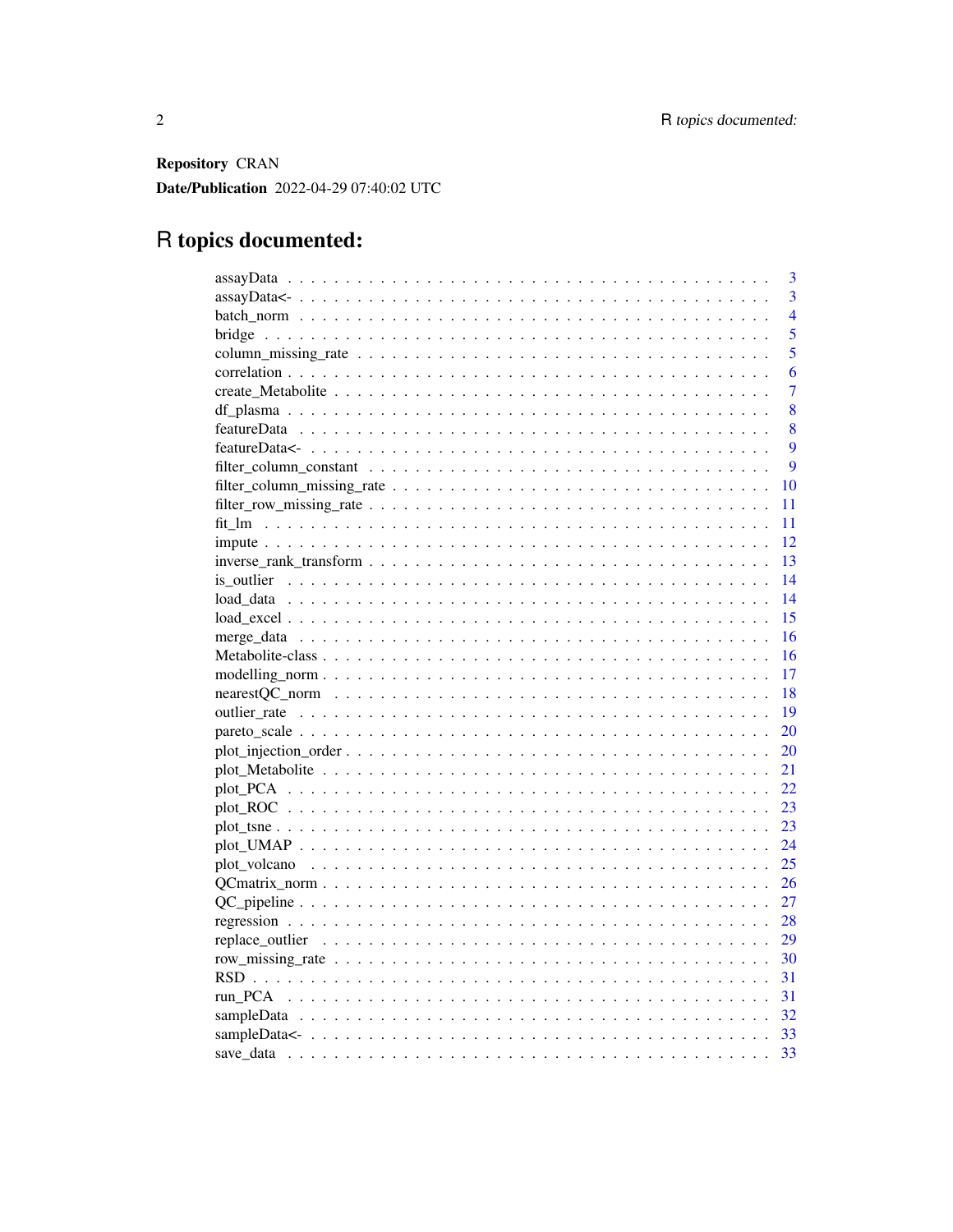#### <span id="page-2-0"></span>assayData 3

assayData *get assayData*

### Description

Accessors for Metabolite object. Get the assayData in the Metabolite object.

#### Usage

assayData(object)

## S4 method for signature 'Metabolite' assayData(object)

#### Arguments

object A Metabolite object.

#### Value

A data.table of assayData.

assayData<- *set assayData*

#### Description

Accessors for Metabolite object. 'assayData<-' will update the assayData in the Metabolite object.

#### Usage

assayData(object) <- value

## S4 replacement method for signature 'Metabolite' assayData(object) <- value

#### Arguments

| object | A Metabolite object. |
|--------|----------------------|
| value  | The new assayData.   |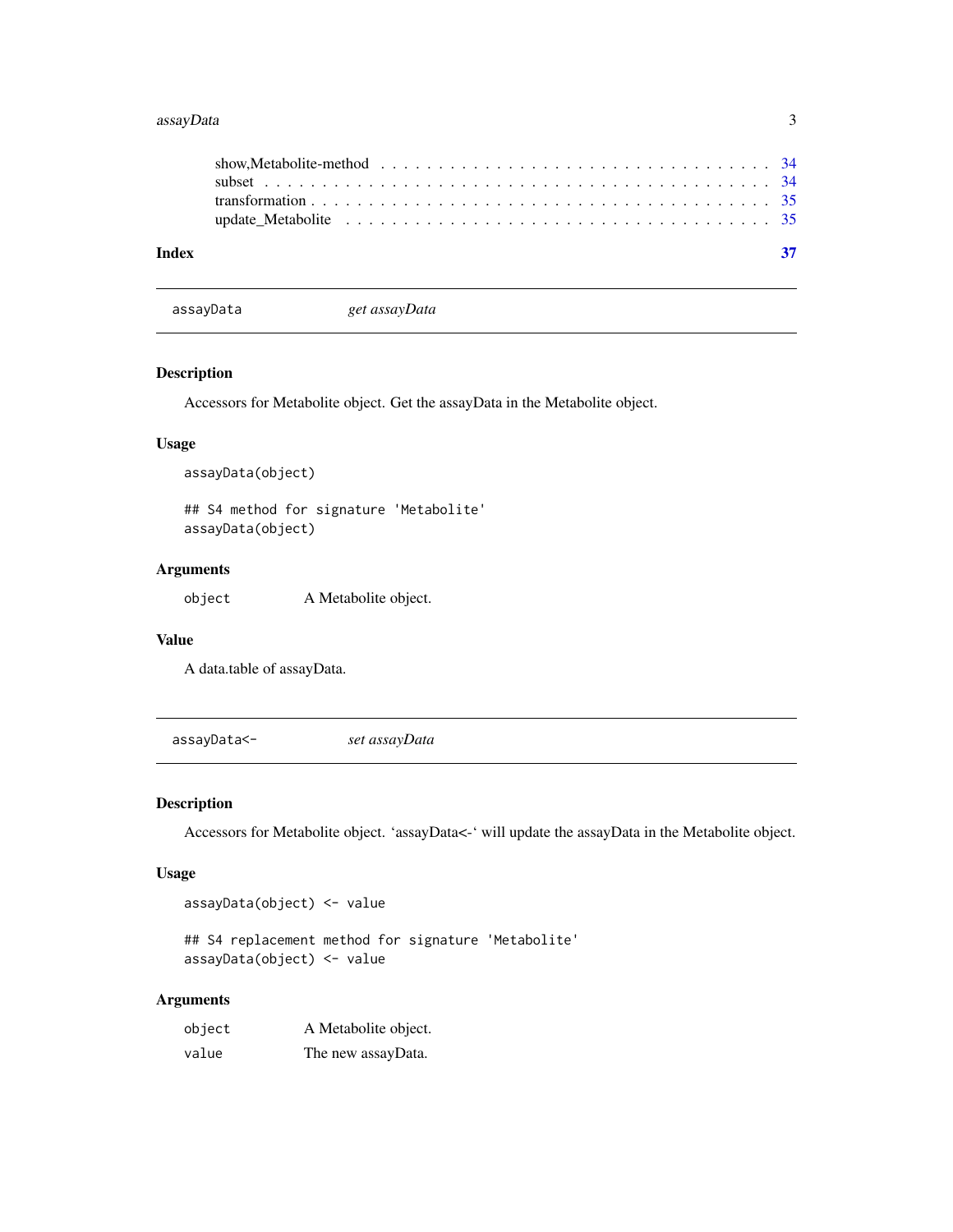# <span id="page-3-0"></span>Value

A data.table of assayData.

<span id="page-3-1"></span>batch\_norm *batch normalization*

# Description

Normalization data by the median value of each batch

# Usage

```
batch_norm(
 object,
  feature_platform = "PLATFORM",
 QC_ID_pattern = "MTRX",
  test = FALSE,
 verbose = TRUE
)
```
# Arguments

| object           | A Metabolite object. In the feature annotation slot 'feature', a platform column<br>should be provided for metabolite measurement platform (eg. 'PLATFORM'). |
|------------------|--------------------------------------------------------------------------------------------------------------------------------------------------------------|
|                  | The values in the 'PLATFORM' column (eg. 'Neg', 'Polar', 'Pos Early', and                                                                                    |
|                  | Pos Late of are column names in the sample annotation 'sample' to determine                                                                                  |
|                  | the batches of samples.                                                                                                                                      |
| feature_platform |                                                                                                                                                              |
|                  | The column name of feature platform for metabolite measurements (eg. 'PLAT-<br>FORM').                                                                       |
| QC_ID_pattern    | A character pattern to determine QC samples. Default value: "MTRX".                                                                                          |
| test             | test the function for the first 20 columns.                                                                                                                  |
| verbose          | print log information.                                                                                                                                       |

# Value

A Metabolite object after normalization.

#### See Also

[QCmatrix\\_norm](#page-25-1)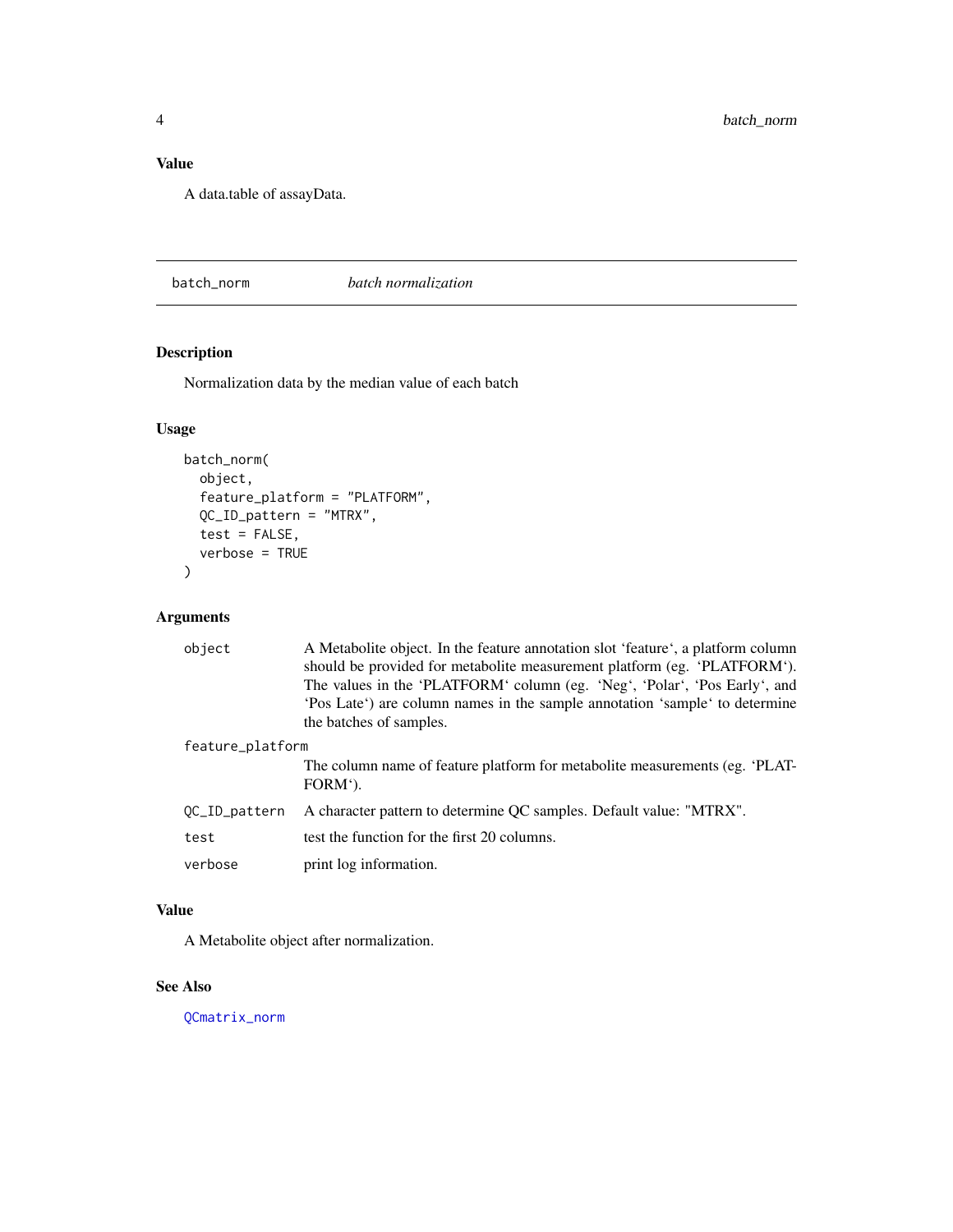<span id="page-4-0"></span>

Bridge metabolite data based on a conversion factor file

#### Usage

```
bridge(
  object,
  conversion_factor_data = NULL,
  QC_ID_pattern = "MTRX",
  verbose = TRUE
\mathcal{E}
```
#### Arguments

| object                 | A Metabolite object. In the 'featureData', 'conversion_factor_ID' column should                                                  |
|------------------------|----------------------------------------------------------------------------------------------------------------------------------|
|                        | be created to match with conversion_factor_data.                                                                                 |
| conversion_factor_data |                                                                                                                                  |
|                        | A data set with columns 'conversion_factor_ID' and 'conversion_factor_value'.                                                    |
| OC_ID_pattern          | A character pattern to determine QC samples. Default value: "MTRX". Skip<br>QC samples when rescale (median value is already 1). |
| verbose                | print log information.                                                                                                           |

#### Value

A Metabolite object after multiplying by conversion factor.

column\_missing\_rate *column missing rate*

#### Description

Calculate column missing rate – metabolite missingness.

#### Usage

```
column_missing_rate(object)
## Default S3 method:
column_missing_rate(object)
## S3 method for class 'Metabolite'
```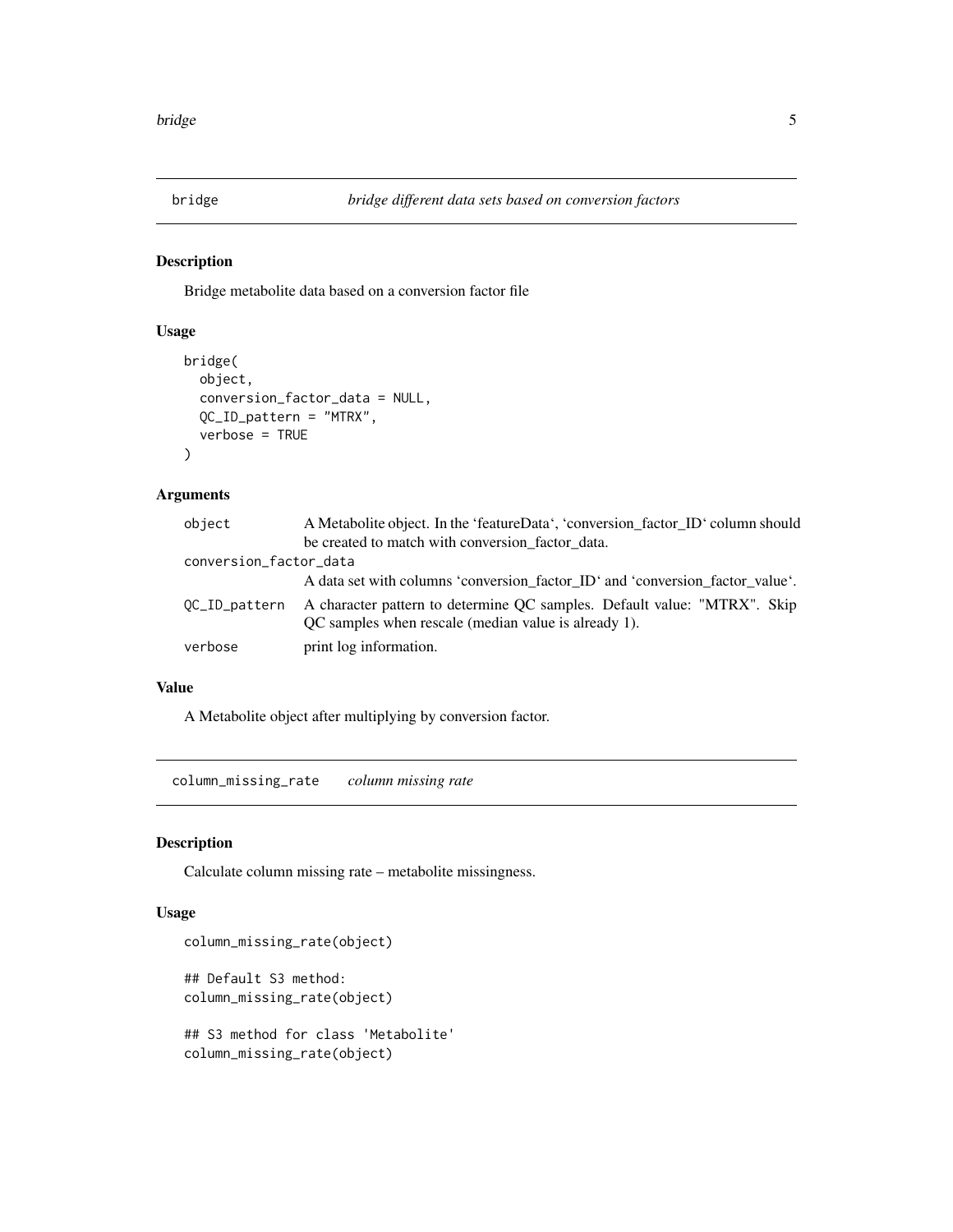#### <span id="page-5-0"></span>Arguments

object An object, data.frame, data.table or Metabolite.

#### Value

Returns a vector of the missing rate for each column

A data.table of column missing rate.

# Examples

```
# for a Metabolite object
data(df_plasma)
v <- column_missing_rate(df_plasma)
```
correlation *correlation of features between two Metabolite objects*

#### Description

Calculate the correlation of features between two Metabolite objects

#### Usage

```
correlation(
 object_X = NULL,object_Y = NULL,
 method = "pearson",
 verbose = TRUE
)
```
#### Arguments

| object_X | The first Metabolite object.                                                                                      |
|----------|-------------------------------------------------------------------------------------------------------------------|
| object_Y | The second Metabolite object.                                                                                     |
| method   | a character string to calculate correlation coefficient. One of "pearson" (default),<br>"kendall", or "spearman". |
| verbose  | print log information.                                                                                            |

#### Value

A data.table with correlation coefficients.

#### See Also

[cor](#page-0-0)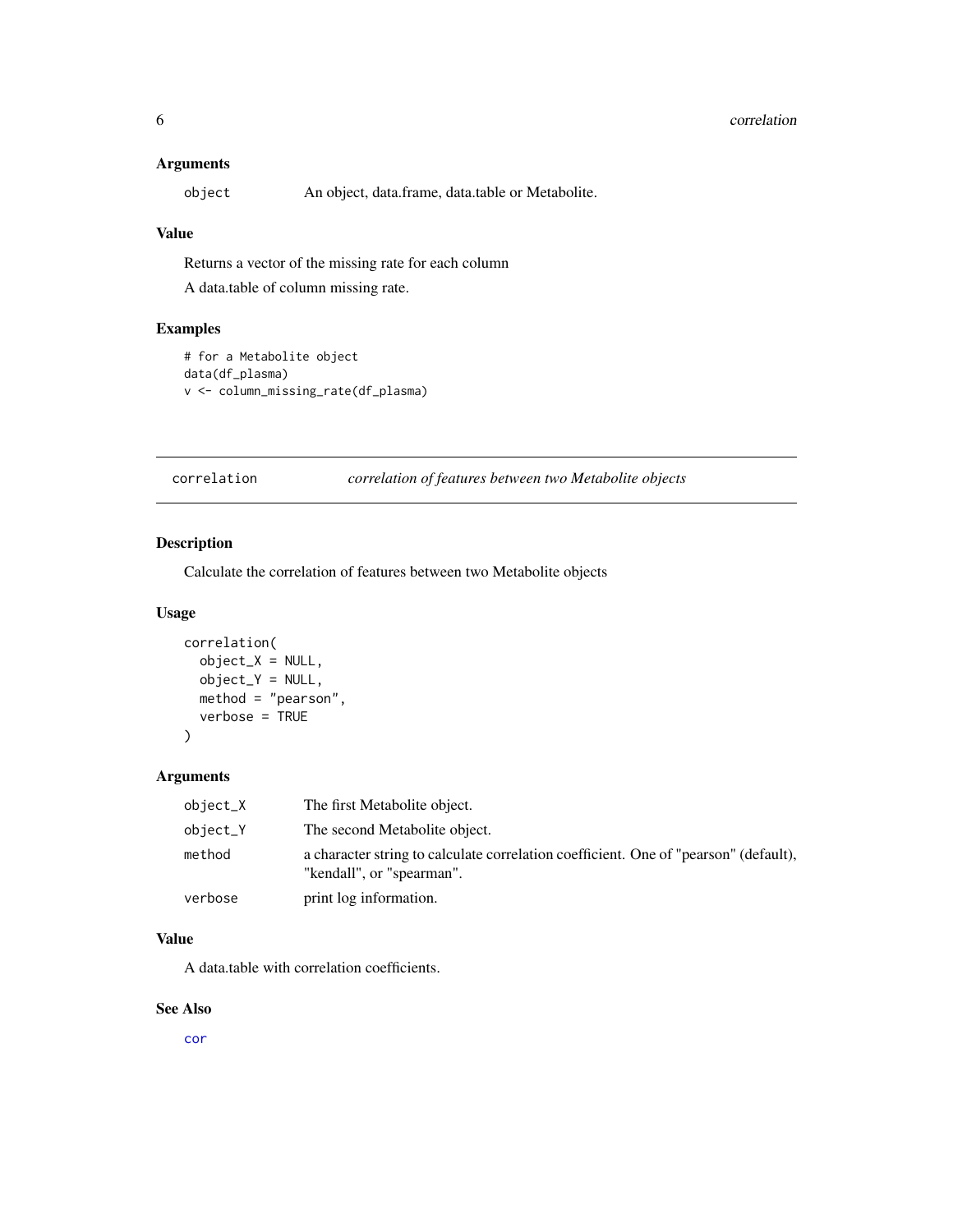<span id="page-6-0"></span>Create a Metabolite object from three input data sets: 1) metabolite measurements (eg. peak area data or normalized data), and 2) metabolite annotation (eg. chemical annotation) 3) sample annotation (eg. sample meta data)

#### Usage

```
create_Metabolite(
  assayData,
  featureData,
  sampleData,
  featureID,
  sampleID,
  logs
)
```
#### Arguments

| assayData   | a data frame or data table of metabolite measurements (peak area data or nor-<br>malized data, sample [row] * feature [column]).             |
|-------------|----------------------------------------------------------------------------------------------------------------------------------------------|
| featureData | a data. frame or data. table of metabolite annotation (chemical annotation)                                                                  |
| sampleData  | a data.frame or data.table of sample annotation (sample meta data).                                                                          |
| featureID   | a character of the metabolite ID column (in feature file and the column names<br>of data), default: CHEM_ID (provided from Metabolon file).  |
| sampleID    | a character of the sample ID column (in sample and the first column of data),<br>default: PARENT SAMPLE NAME (provided from Metabolon file). |
| logs        | Log information.                                                                                                                             |

# Value

A Metabolite object with slots: assayData, featureData, and sampleData. A Metabolite object.

# See Also

[Metabolite](#page-15-1), [load\\_excel](#page-14-1), [load\\_data](#page-13-1)

### Examples

# df <- create\_Metabolite(assayData = df\_data, featureData = df\_feature, sampleData = df\_sample)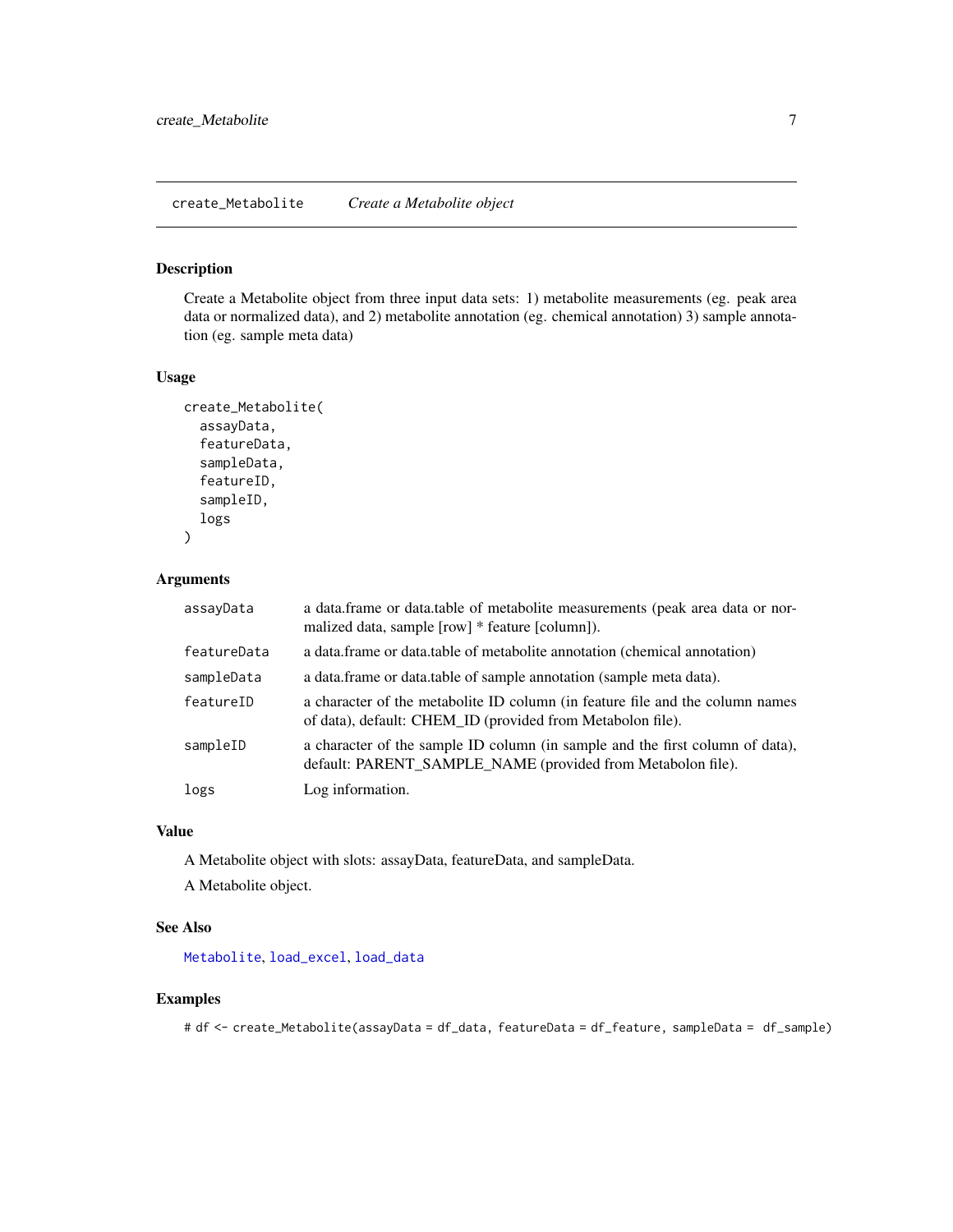<span id="page-7-0"></span>

A dataset containing 356 samples and 758 features.

#### Usage

```
data(df_plasma)
```
# Format

An object of class Metabolite of length 1.

featureData *get featureData*

#### Description

Accessors for Metabolite object. Get the featureData in the Metabolite object.

# Usage

```
featureData(object)
```
## S4 method for signature 'Metabolite' featureData(object)

#### Arguments

object A Metabolite object.

#### Value

A data.table of featureData.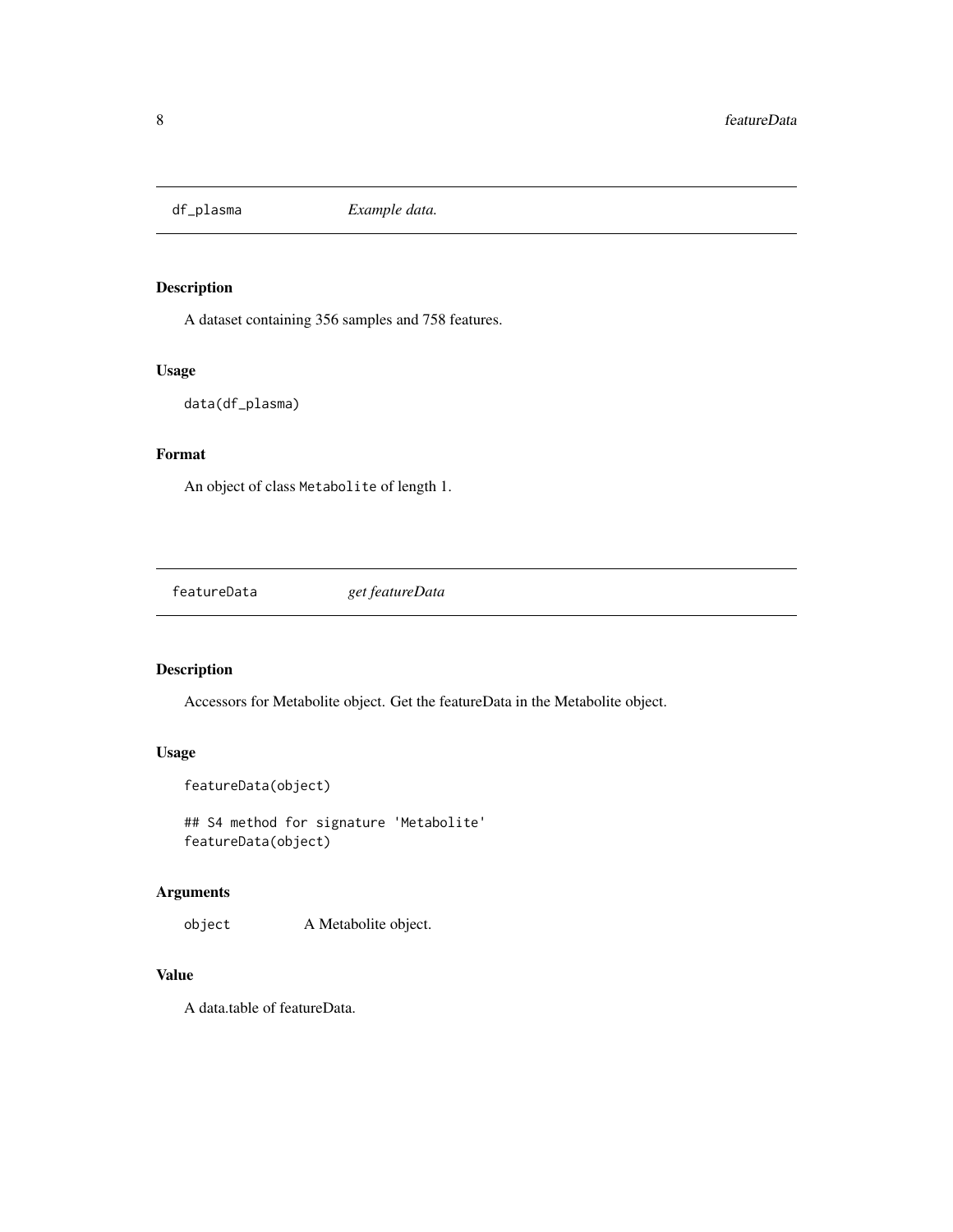<span id="page-8-0"></span>featureData<- *set featureData*

#### Description

Accessors for Metabolite object. 'featureData<-' will update the featureData in the Metabolite object.

#### Usage

```
featureData(object) <- value
```
## S4 replacement method for signature 'Metabolite' featureData(object) <- value

#### Arguments

| object | A Metabolite object. |
|--------|----------------------|
| value  | The new featureData. |

#### Value

A data.table of featureData.

filter\_column\_constant

*filter columns if values are constant*

#### Description

Remove columns if values are constant

#### Usage

```
filter_column_constant(object, verbose)
```
## Default S3 method: filter\_column\_constant(object, verbose = TRUE)

```
## S3 method for class 'Metabolite'
filter_column_constant(object, verbose = TRUE)
```
#### Arguments

| object  | An object, data.frame, data.table or Metabolite. |
|---------|--------------------------------------------------|
| verbose | print log information.                           |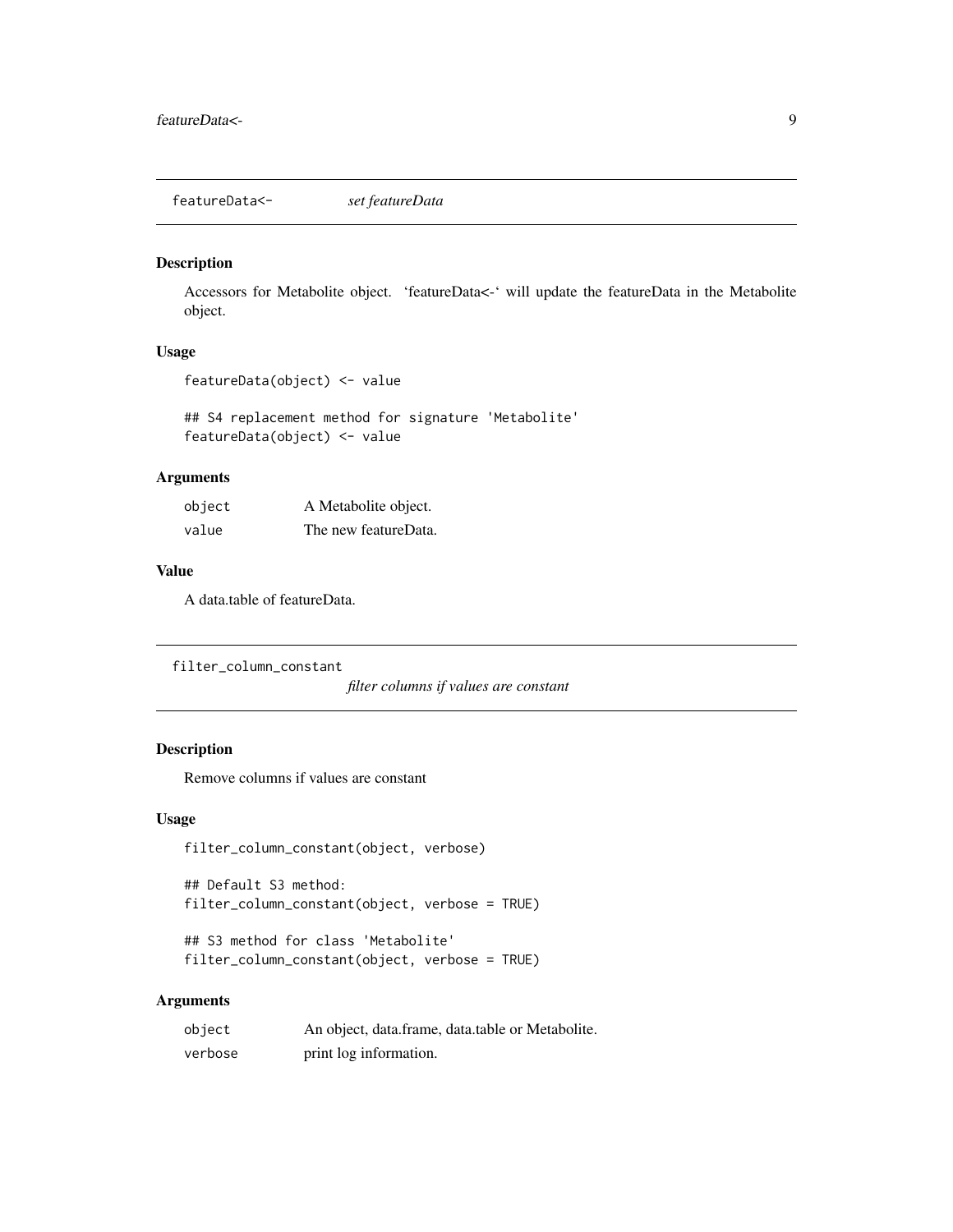## Examples

```
data(df_plasma)
v <- filter_column_constant(df_plasma)
```
filter\_column\_missing\_rate *filter columns using missing rate*

#### Description

Remove columns below a specific missing rate threshold.

#### Usage

filter\_column\_missing\_rate(object, threshold, verbose)

## Default S3 method: filter\_column\_missing\_rate(object, threshold = 0.5, verbose = TRUE)

```
## S3 method for class 'Metabolite'
filter_column_missing_rate(object, threshold = 0.5, verbose = TRUE)
```
#### Arguments

| object    | An object, data.frame, data.table or Metabolite.                |
|-----------|-----------------------------------------------------------------|
| threshold | missing rate threshold, default is 0.5. Other values: 0.2, 0.8. |
| verbose   | print log information.                                          |

#### Value

An object after filtering column missing rate.

#### Examples

```
data(df_plasma)
d <- filter_column_missing_rate(df_plasma)
```
<span id="page-9-0"></span>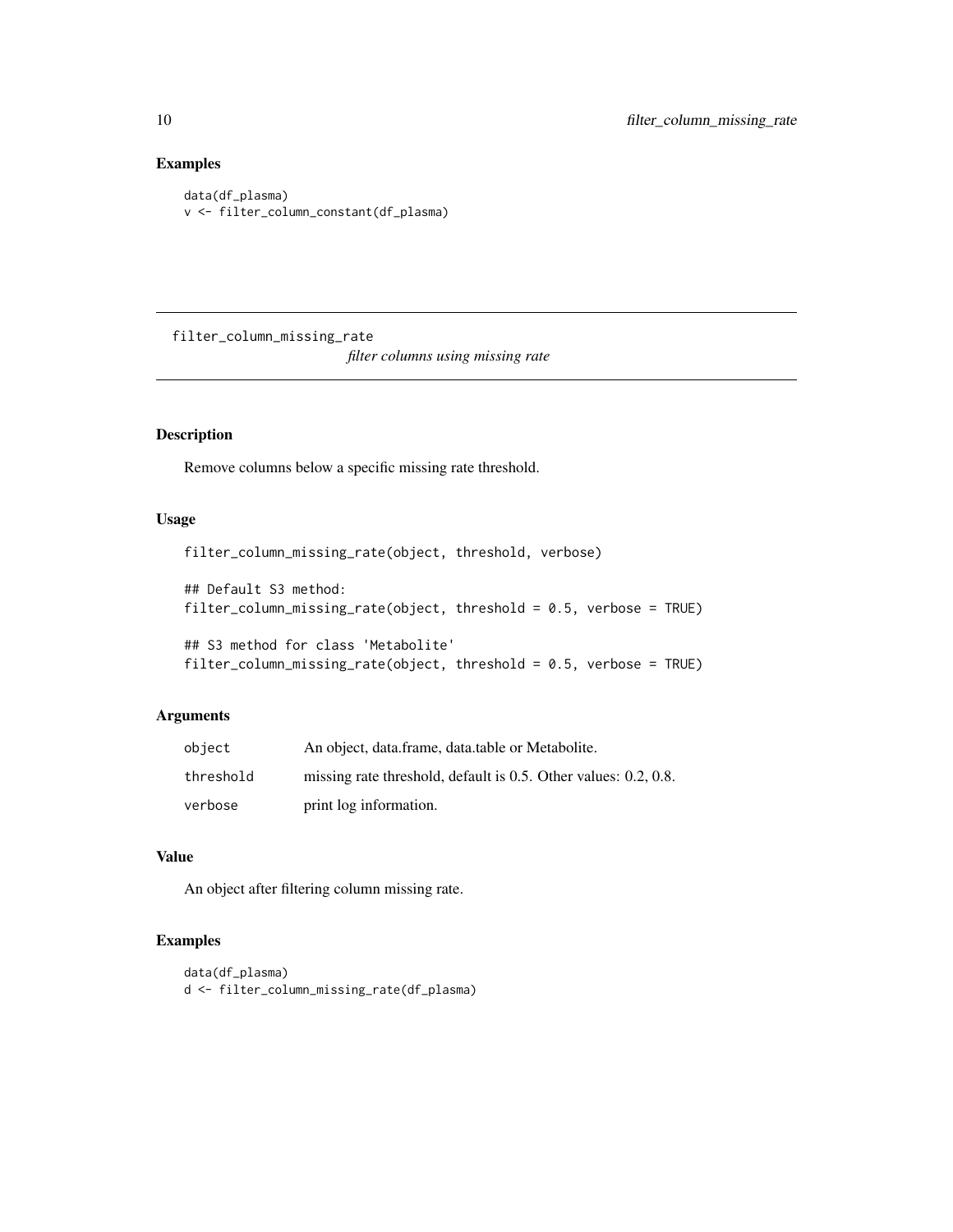<span id="page-10-0"></span>filter\_row\_missing\_rate

*filter rows using missing rate*

#### Description

Remove samples below a specific missing rate threshold.

#### Usage

```
filter_row_missing_rate(object, threshold, verbose)
## Default S3 method:
filter_row_missing_rate(object, threshold = 0.5, verbose = TRUE)
## S3 method for class 'Metabolite'
filter_row_missing_rate(object, threshold = 0.5, verbose = TRUE)
```
# Arguments

| object    | An object, data.frame, data.table or Metabolite.                |
|-----------|-----------------------------------------------------------------|
| threshold | missing rate threshold, default is 0.5. Other values: 0.2, 0.8. |
| verbose   | print log information.                                          |

# Examples

data(df\_plasma) v <- filter\_row\_missing\_rate(df\_plasma)

<span id="page-10-1"></span>fit\_lm *available regression methods*

# Description

'fit\_lm': linear regression model [lm](#page-0-0).

'fit\_logistic': logistic regression model [glm](#page-0-0).

'fit\_poisson': poisson regression model [glm](#page-0-0).

'fit\_cox': proportional hazards regression model [coxph](#page-0-0).

'fit\_lme': linear mixed-effects model [lme](#page-0-0).

'fit\_glmer': logistic linear mixed-effects model [glmer](#page-0-0).

'fit\_lmer': linear mixed-effects model [lmer](#page-0-0).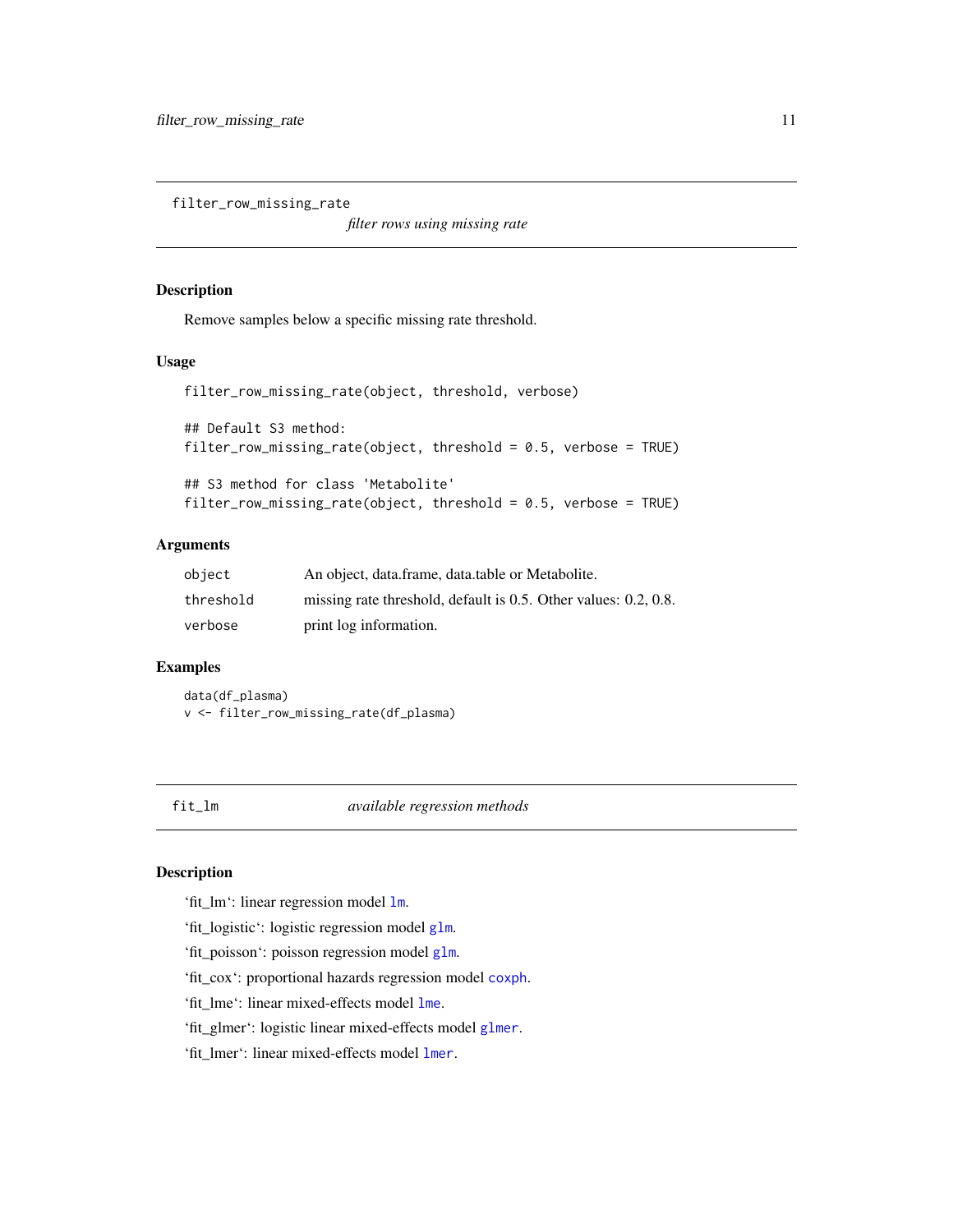#### <span id="page-11-0"></span>Usage

```
fit\_lm(data = NULL, formula = NULL, keep = NULL)fit_logistic(data = NULL, formula = NULL, keep = NULL)
fit_poisson(data = NULL, formula = NULL, keep = NULL)
fit_{\text{cov}}(data = NULL, formula = NULL, keep = NULL)
fitme(data = NULL, formula = NULL, keep = NULL, ...)
fit\_glmer(data = NULL, formula = NULL, keep = NULL, ...)fitlmer(data = NULL, formula = NULL, keep = NULL, ...)
```
#### Arguments

| data    | A data table with all variables to be fitted. |
|---------|-----------------------------------------------|
| formula | A "formula" object to be fitted.              |
| keep    | Variables to keep regression results.         |
| .       | Further arguments passed to regression model. |

#### Value

term estimate std.error statistic p.value n.

#### See Also

[regression](#page-27-1)

impute *impute missing values*

#### Description

impute missing values

#### Usage

```
impute(object, method)
```

```
## S3 method for class 'Metabolite'
impute(object, method = c("half-min", "median", "mean", "zero", "kNN"))
## Default S3 method:
impute(object, method = "half-min")
impute_kNN(object)
```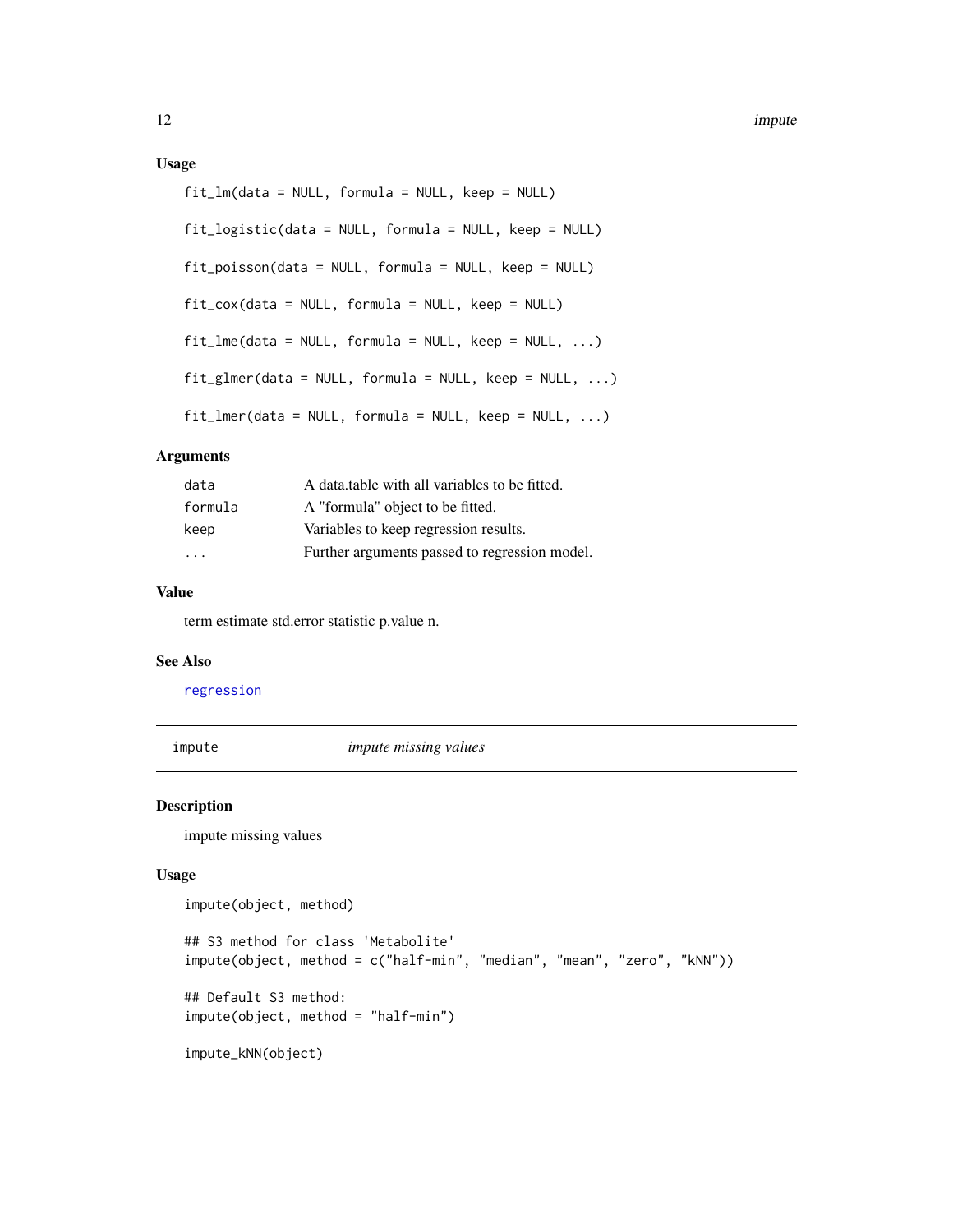#### <span id="page-12-0"></span>Arguments

| obiect | An object, a vector, data.frame, data.table or Metabolite.                                                                                                           |
|--------|----------------------------------------------------------------------------------------------------------------------------------------------------------------------|
| method | Imputation method, the default method is half the minimum value ('half-min')<br>of the metabolite. Currently support 'half-min', "median", "mean", "zero",<br>"kNN". |

#### Value

An object after imputing missing values.

#### Note

Wei, R., Wang, J., Su, M. et al. Missing Value Imputation Approach for Mass Spectrometry-based Metabolomics Data. Sci Rep 8, 663 (2018). https://doi.org/10.1038/s41598-017-19120-0

'impute\_kNN': Imputation using nearest neighbor averaging (kNN) method, the input is a Metabolite object, assayData was first transposed to row as metabolties and column as samples.

# Examples

data(df\_plasma) d <- impute(df\_plasma)

inverse\_rank\_transform

*rank-based inverse normal transformation*

# Description

rank-based inverse normal transformation for a metabolite.

#### Usage

```
inverse_rank_transform(x)
```
#### Arguments

x A vector

#### Value

A vector after transformation.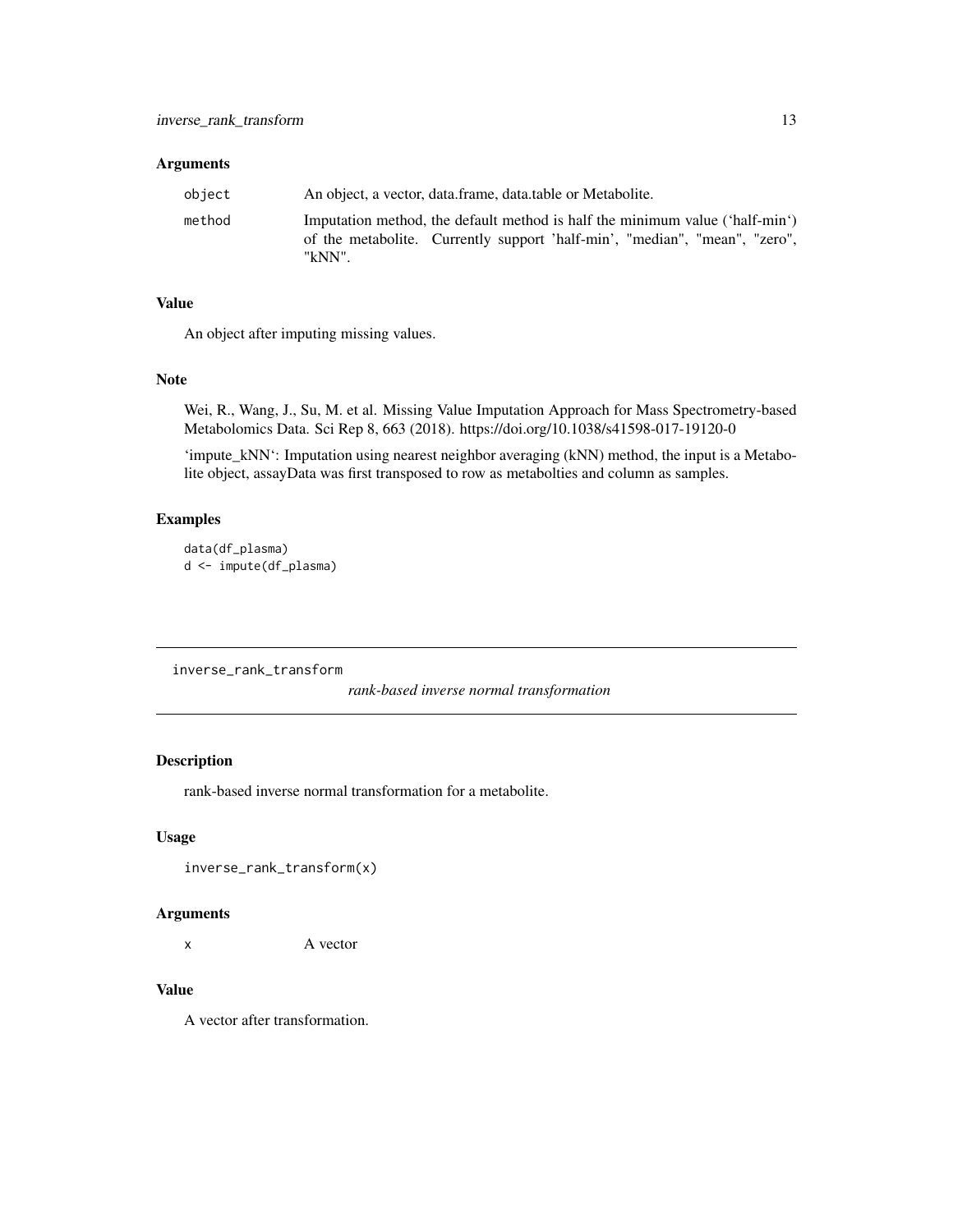<span id="page-13-0"></span>is\_outlier *is outlier*

# Description

is outlier

# Usage

is\_outlier(object, nSD = 5)

### Arguments

| object | An object, a vector.           |
|--------|--------------------------------|
| nSD    | N times of the SD as outliers. |

#### Value

TRUE or FALSE for a vector.

<span id="page-13-1"></span>load\_data *Load metabolite data from three separate files*

#### Description

Load metabolite data from three separate files (import files using 'fread' from data.table).

# Usage

```
load_data(
  data_path = NULL,
  feature_path = NULL,
  sample_path = NULL,
  featureID = "CHEM_ID",
  sampleID = "PARENT_SAMPLE_NAME"
)
```
#### Arguments

| data_path    | Path to the metabolite measurements (peak area data or normalized data, sample<br>[row] * feature [column])                                            |
|--------------|--------------------------------------------------------------------------------------------------------------------------------------------------------|
| feature_path | Path to the metabolite annotation (chemical annotation)                                                                                                |
| sample_path  | Path to the sample annotation (sample meta data)                                                                                                       |
| featureID    | a character of the metabolite ID column (in feature file and the column names<br>of data file), default: CHEM_ID (provided from Metabolon file)        |
| sampleID     | a character of the sample ID column (in sample file and the first column of data<br>file), default: PARENT_SAMPLE_NAME (provided from Metabolon file). |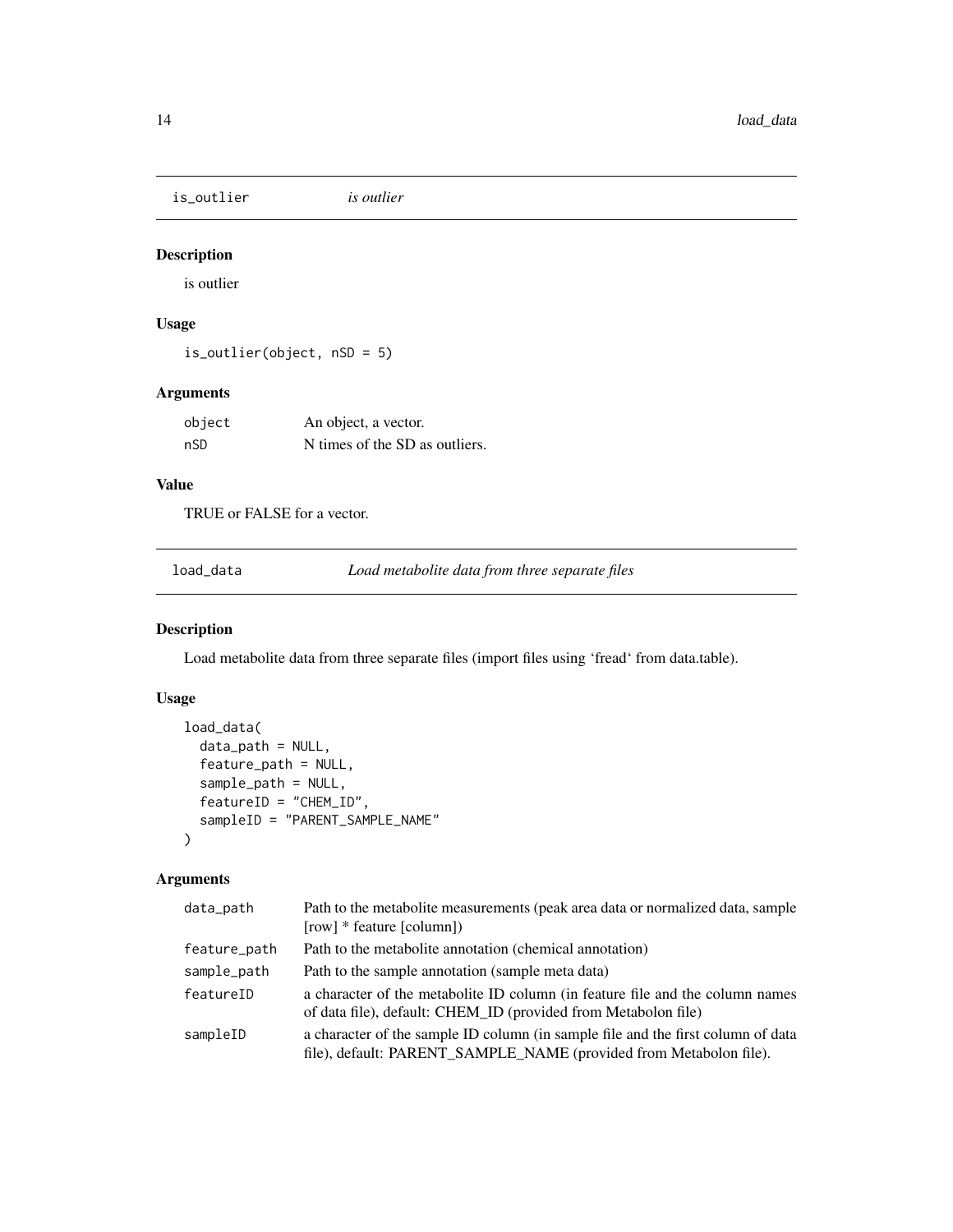<span id="page-14-0"></span>load\_excel 15

# Value

A Metabolite object with slots: assayData, featureData, and sampleData.

# <span id="page-14-1"></span>load\_excel *Load metabolite data from an excel file*

# Description

Load metabolite data from an excel file

# Usage

```
load_excel(
 path,
  data_sheet = NULL,
  feature_sheet = NULL,
  sample_sheet = NULL,
  featureID = "CHEM_ID",
  sampleID = "PARENT_SAMPLE_NAME"
)
```
# Arguments

| path          | Path to the xls/xlsx file.                                                                                                                            |
|---------------|-------------------------------------------------------------------------------------------------------------------------------------------------------|
| data_sheet    | A integer of xlsx sheet number for metabolite measurements (peak area data or<br>normalized data, sample [row] * feature [column])                    |
| feature_sheet | A integer of xlsx sheet number for metabolite annotation (chemical annotation)                                                                        |
| sample_sheet  | A integer of xlsx sheet number for sample annotation (sample meta data)                                                                               |
| featureID     | a character of the metabolite ID column (in feature file and the column names<br>of data file), default: CHEM_ID (provided from Metabolon file)       |
| sampleID      | a character of the sample ID column (in sample file and the first column of data<br>file), default: PARENT_SAMPLE_NAME (provided from Metabolon file) |

#### Value

A Metabolite object with slots: assayData, featureData, and sampleData.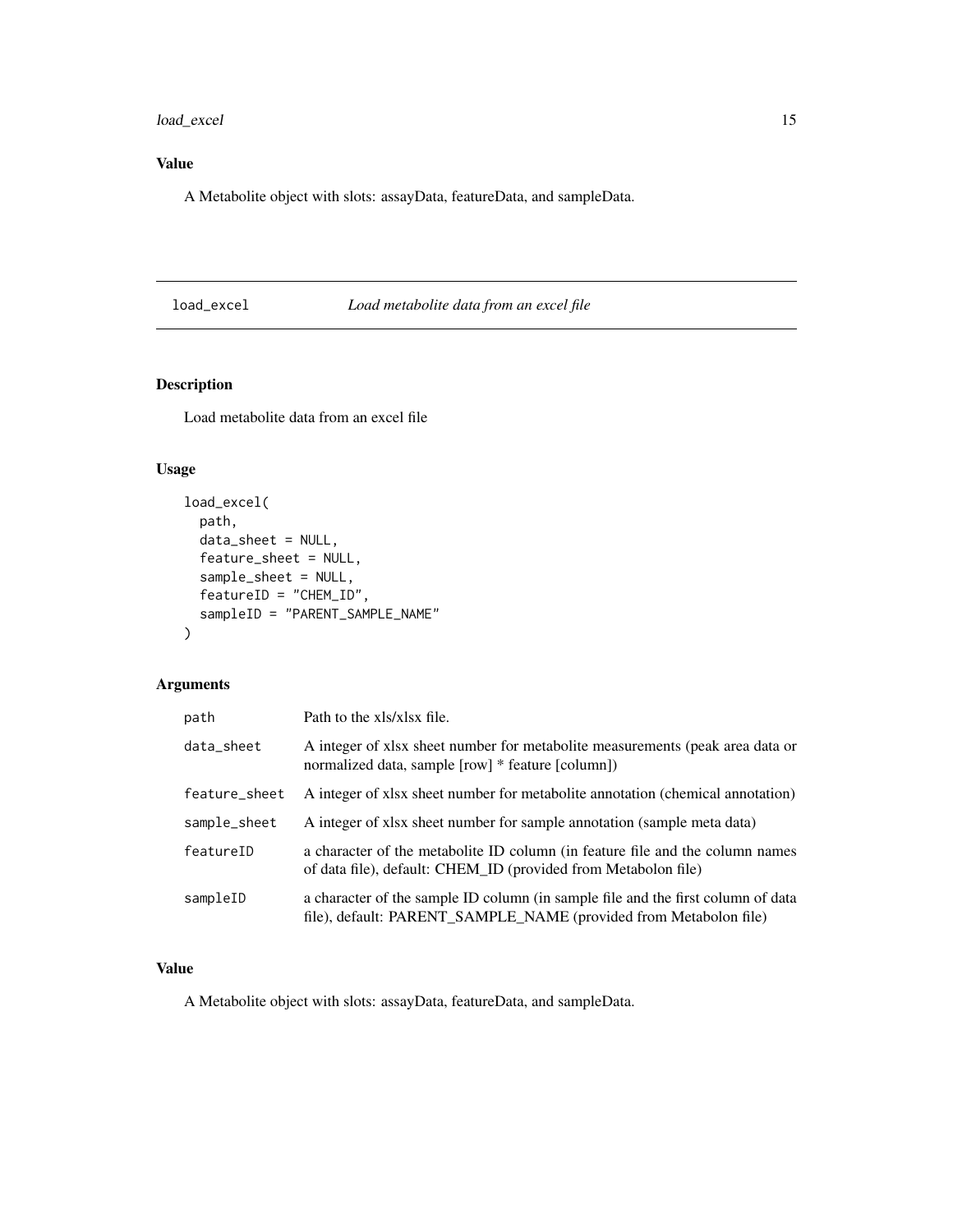<span id="page-15-0"></span>

Merge two Metabolite objects.

#### Usage

```
merge\_data(object_X = NULL, object_Y = NULL, all = TRUE, verbose = TRUE)
```
#### **Arguments**

| object_X | The first Metabolite object.                                                                                             |
|----------|--------------------------------------------------------------------------------------------------------------------------|
| object_Y | The second Metabolite object.                                                                                            |
| all      | logical; all = TRUE: keep all metabolites; all = FALSE, keep common metabo-<br>lites that were present in both datasets. |
| verbose  | print log information.                                                                                                   |

#### Value

A Metabolite object after merging with slots: assayData, featureData, and sampleData.

| Metabolite-class | The Metabolite class |  |
|------------------|----------------------|--|
|                  |                      |  |

#### <span id="page-15-1"></span>Description

The Metabolite object is a representation of metabolomic data, metabolomic annotation, and sample annotation.

#### Value

A Metabolite class.

#### Slots

- assayData a data.frame or data.table of metabolite measurements (peak area data or normalized data, sample [row] \* feature [column]).
- featureData a data.frame or data.table of metabolite annotation (chemical annotation)
- sampleData a data.frame or data.table of sample annotation (sample meta data).
- featureID a character of the metabolite ID column (in feature file and the column names of data), default: CHEM\_ID (provided from Metabolon file).
- sampleID a character of the sample ID column (in sample and the first column of data), default: PARENT\_SAMPLE\_NAME (provided from Metabolon file).
- logs Log information of data analysis process.
- miscData Ancillary data.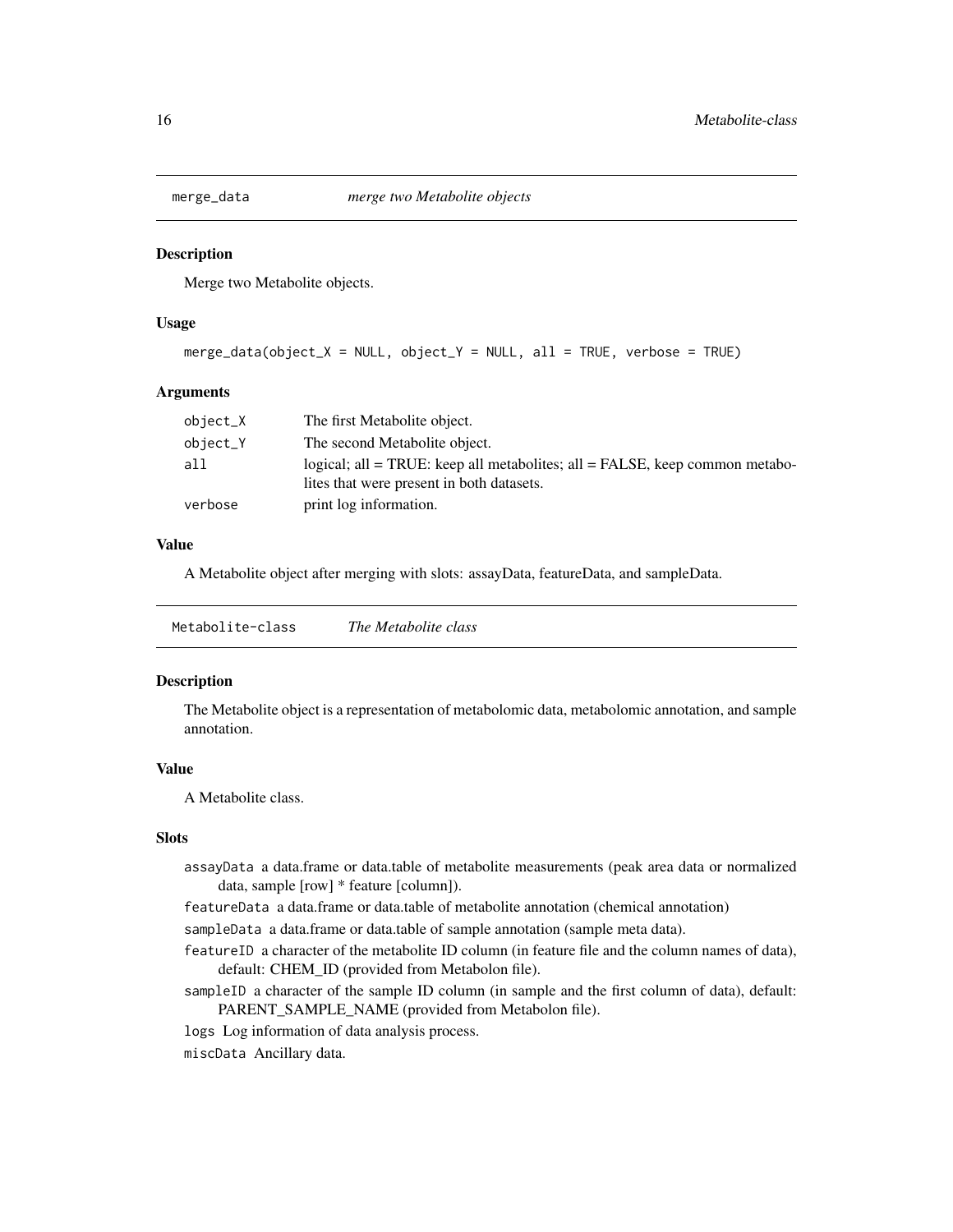#### <span id="page-16-0"></span>modelling\_norm 17

#### See Also

[Metabolite](#page-15-1), [load\\_excel](#page-14-1), [load\\_data](#page-13-1)

modelling\_norm *LOESS normalization*

#### Description

Normalization data by machine learning modelling, eg. locally estimated scatterplot smoothing (LOESS) on QC samples in each batch. For each metabolite, the values (eg. raw peak area data) were divided by the median value of QC samples in that batch. QC samples and metabolite batches should be specified (see parameters below).

#### Usage

```
modelling_norm(
 object,
 method = c("LOESS", "KNN", "XGBoost"),
  feature_platform = "PLATFORM",
 QC_ID_pattern = "MTRX",
  span = 0.75,
  degree = 2,
 k = 3,test = FALSE,verbose = TRUE
```
#### )

#### Arguments

| A Metabolite object. In the feature annotation slot 'feature', a platform column<br>should be provided for metabolite measurement platform (eg. 'PLATFORM').<br>The values in the 'PLATFORM' column (eg. 'Neg', 'Polar', 'Pos Early', and<br>'Pos Late') are column names in the sample annotation 'sample' to determine<br>the batches of samples. |
|-----------------------------------------------------------------------------------------------------------------------------------------------------------------------------------------------------------------------------------------------------------------------------------------------------------------------------------------------------|
| Modelling method for the normalization, currently support LOESS and KNN.                                                                                                                                                                                                                                                                            |
| feature_platform                                                                                                                                                                                                                                                                                                                                    |
| The column name of feature platform for metabolite measurements (eg. 'PLAT-<br>FORM').                                                                                                                                                                                                                                                              |
| A character pattern to determine QC samples. Default value: "MTRX".                                                                                                                                                                                                                                                                                 |
| default value 0.4                                                                                                                                                                                                                                                                                                                                   |
| default value 2                                                                                                                                                                                                                                                                                                                                     |
| Number of neighbors in KNN modelling (default value 3)                                                                                                                                                                                                                                                                                              |
| test the function for the first 20 columns.                                                                                                                                                                                                                                                                                                         |
| print log information.                                                                                                                                                                                                                                                                                                                              |
|                                                                                                                                                                                                                                                                                                                                                     |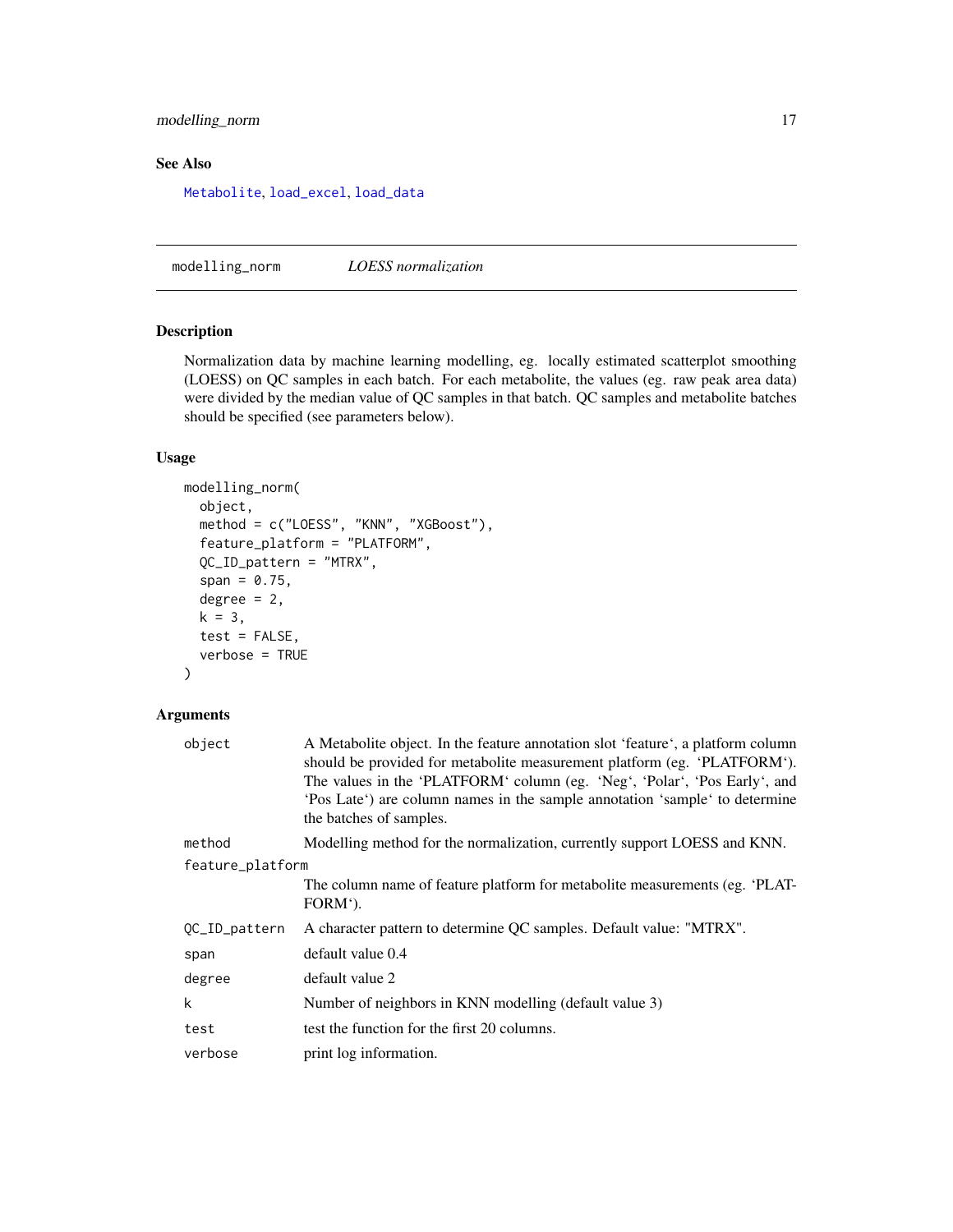# <span id="page-17-0"></span>Value

A Metabolite object after normalization.

#### See Also

[batch\\_norm](#page-3-1)

nearestQC\_norm *nearest QC sample normalization*

# Description

Normalization data by the median value of the nearest QC samples. For each metabolite, the values (eg. raw peak area data) were divided by the median value of nearest QC samples (eg. the nearest three QC samples). To identify the nearest QC samples, '@assayData' should be ordered by the injection order.

#### Usage

```
nearestQC_norm(
  object,
  n_nearest_QCsample = 3,
  feature_platform = "PLATFORM",
  QC_ID_pattern = "MTRX",
  test = FALSE,
  verbose = TRUE
)
```
#### Arguments

| object             | A Metabolite object. In the feature annotation slot 'feature', a platform column<br>should be provided for metabolite measurement platform (eg. 'PLATFORM').<br>The values in the 'PLATFORM' column (eg. 'Neg', 'Polar', 'Pos Early', and<br>'Pos Late') are column names in the sample annotation 'sample' to determine<br>the batches of samples. |
|--------------------|-----------------------------------------------------------------------------------------------------------------------------------------------------------------------------------------------------------------------------------------------------------------------------------------------------------------------------------------------------|
| n_nearest_QCsample |                                                                                                                                                                                                                                                                                                                                                     |
|                    | Number of nearest QC samples to calculate the median value. The default value                                                                                                                                                                                                                                                                       |
|                    | is 3 (an outlier QC sample might be used if only n_nearest_QCsample = 1).                                                                                                                                                                                                                                                                           |
| feature_platform   |                                                                                                                                                                                                                                                                                                                                                     |
|                    | The column name of feature platform for metabolite measurements (eg. 'PLAT-<br>FORM').                                                                                                                                                                                                                                                              |
| QC_ID_pattern      | A character pattern to determine QC samples. Default value: "MTRX".                                                                                                                                                                                                                                                                                 |
| test               | test the function for the first 20 columns.                                                                                                                                                                                                                                                                                                         |
| verbose            | print log information.                                                                                                                                                                                                                                                                                                                              |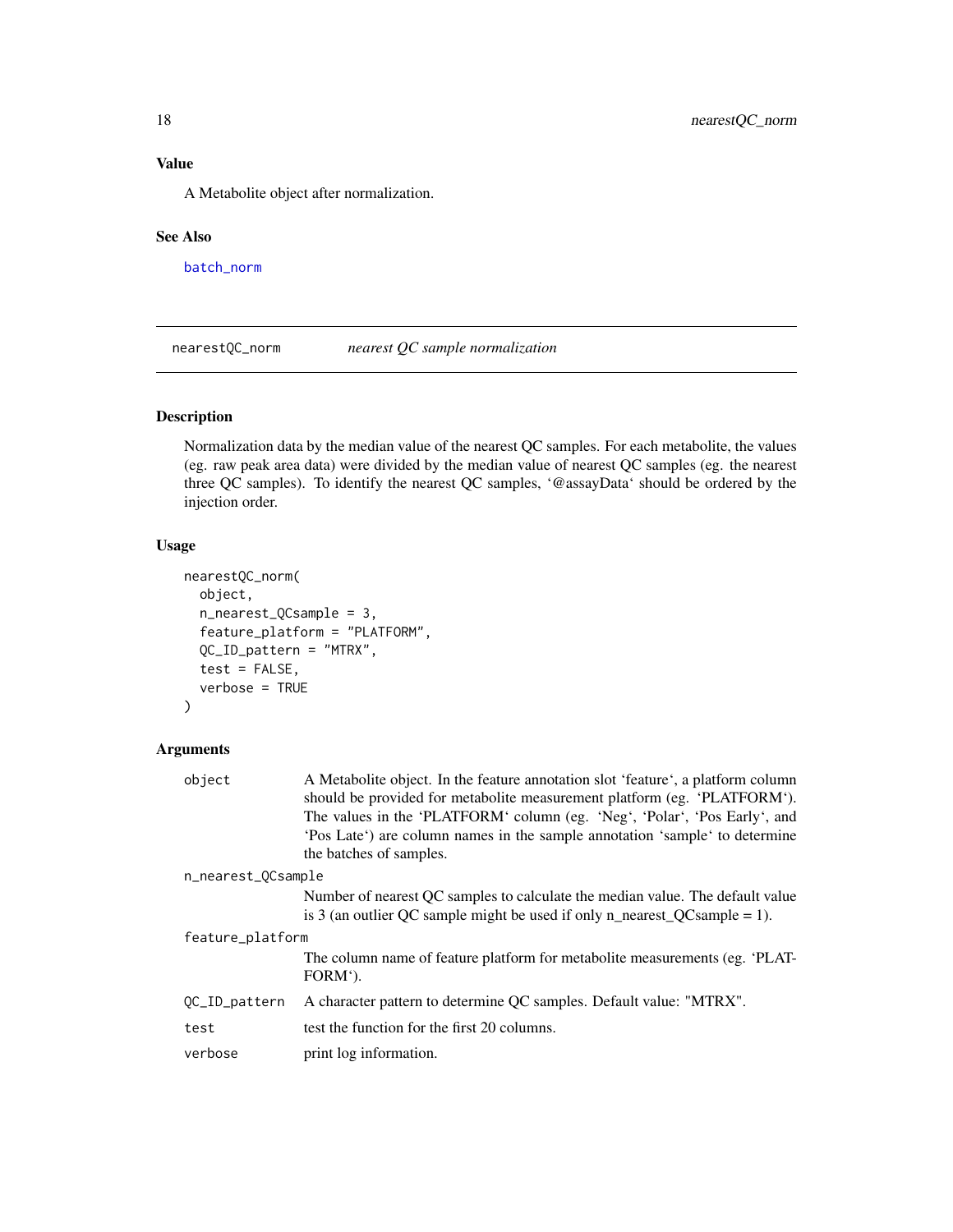#### <span id="page-18-0"></span>outlier\_rate 19

# Value

A Metabolite object after normalization.

### See Also

[batch\\_norm](#page-3-1), [QCmatrix\\_norm](#page-25-1)

outlier\_rate *outlier rate*

# Description

Calculate outlier rate.

#### Usage

```
outlier_rate(object, nSD)
```
## Default S3 method: outlier\_rate(object, nSD = 5)

## S3 method for class 'data.frame' outlier\_rate(object, nSD = 5)

## S3 method for class 'Metabolite' outlier\_rate(object, nSD = 5)

#### Arguments

| object | An object, vector, data.frame, data.table or Metabolite. |
|--------|----------------------------------------------------------|
| nSD    | N times of the SD as outliers.                           |

#### Value

Returns a vector of the outlier rate.

A data.table of outlier rate.

#### Examples

```
# for a Metabolite object
data(df_plasma)
v <- outlier_rate(df_plasma)
```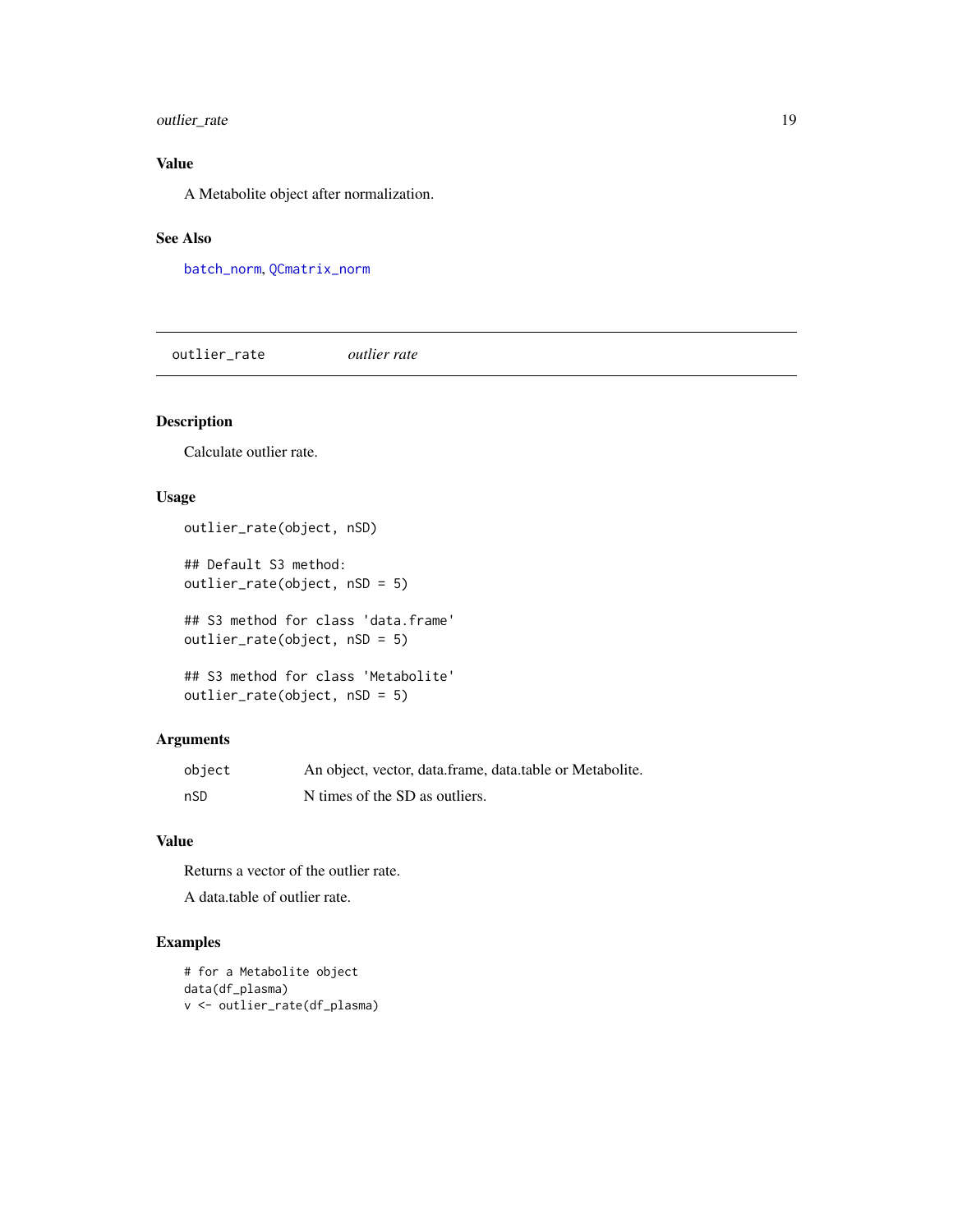<span id="page-19-0"></span>

pareto scale transformation

#### Usage

pareto\_scale(x)

#### Arguments

x A vector

#### Value

A vector after transformation.

plot\_injection\_order *injection order scatterplot*

#### Description

Injection order scatterplot. The '@sampleData' should be sorted by injection order, with a new column 'ID' from 1 to N.

#### Usage

```
plot_injection_order(
  object,
  color = "NEG",
  shape = "NEG",
  size = 0.6,
  ID_order = "ID_injection_order",
 feature_name = NULL,
  random_select = 16
\mathcal{E}
```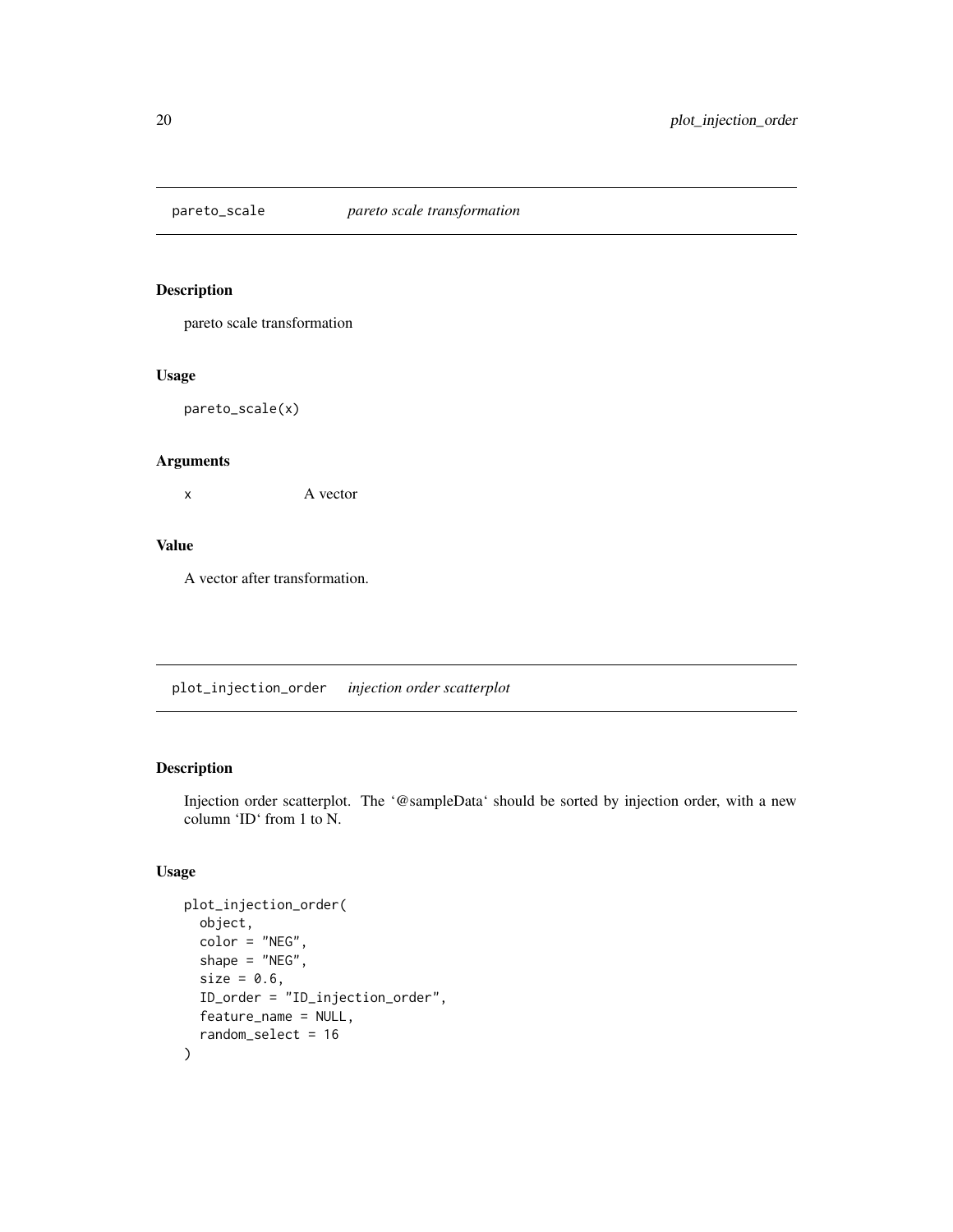#### <span id="page-20-0"></span>plot\_Metabolite 21

#### Arguments

| object        | A Metabolite object.                                                                                         |
|---------------|--------------------------------------------------------------------------------------------------------------|
| color         | A column in '@sampleData' to show the color of points.                                                       |
| shape         | A column in '@sampleData' to show the shape of points.                                                       |
| size          | Point size.                                                                                                  |
| ID_order      | Injection ID order in the '@sampleData'.                                                                     |
| feature_name  | A vector of selected metabolites to plot. If NULL, will randomly select 16<br>(default) metabolites to plot. |
| random_select | An integer, number of randomly selected metabolites to plot.                                                 |

#### Value

A scatterplot.

plot\_Metabolite *plot a Metabolite object*

# Description

Plot a Metabolite object including boxplot (more to add.).

#### Usage

```
plot_Metabolite(
  object,
 plot = "boxplot",
 x = "NEG",feature_name = NULL,
  color = "NEG",
  shape = "NEG",
 fill = "NEG",random_select = 16,
  size = 0.6,
  n_{r}row = 1,
 n_{col} = 1,
 ylab = "featureID",
 height = 10,
 width = 10,
  save_to_file = NULL
\mathcal{E}
```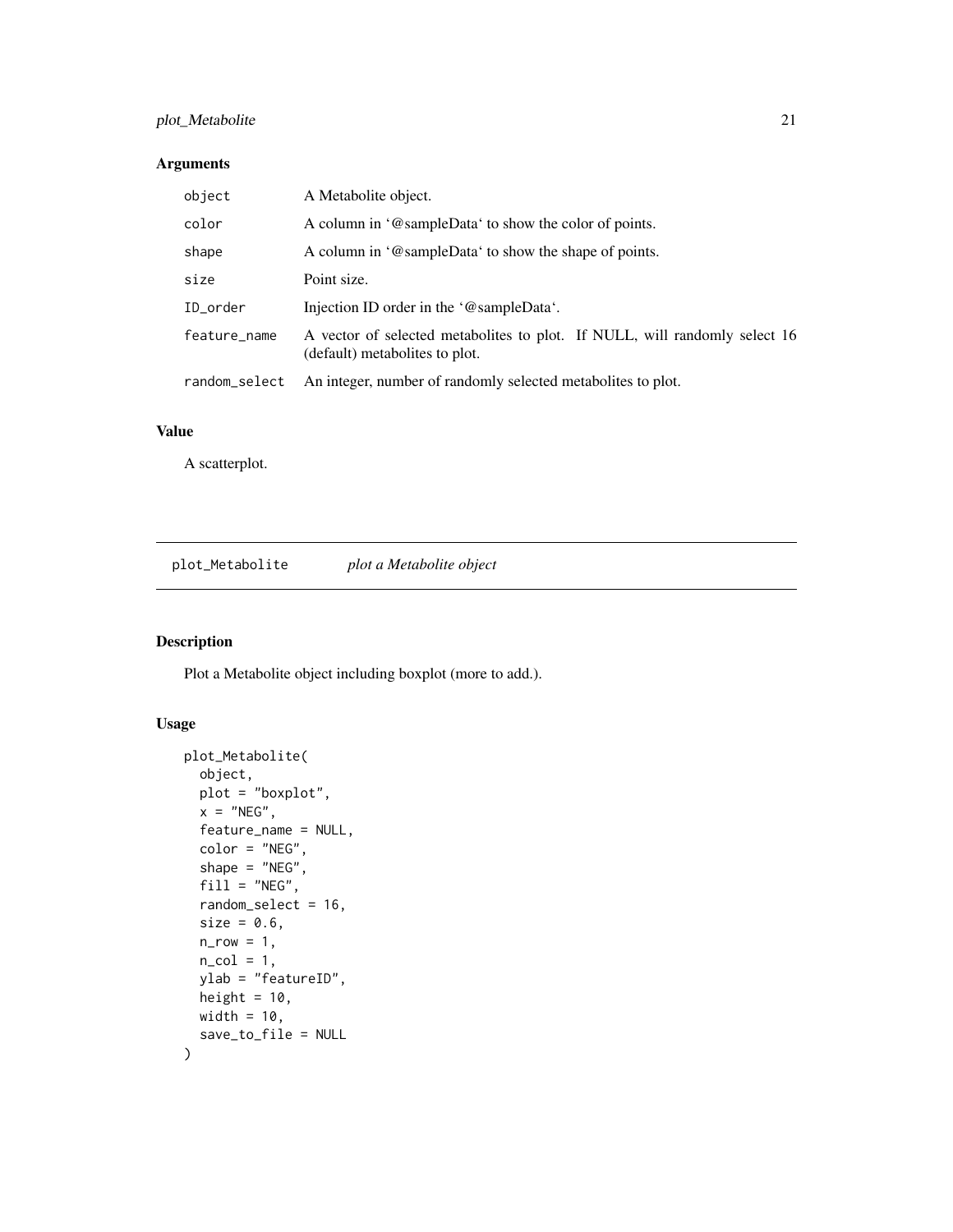# <span id="page-21-0"></span>Arguments

| object        | A Metabolite object.                                                                                         |
|---------------|--------------------------------------------------------------------------------------------------------------|
| plot          | type of plot, current support 'boxplot' and 'betweenstats'.                                                  |
| X             | The x-axis coordinate.                                                                                       |
| feature_name  | A vector of selected metabolites to plot. If NULL, will randomly select 16<br>(default) metabolites to plot. |
| color         | A column in '@sampleData' to show the color of points.                                                       |
| shape         | A column in '@sampleData' to show the shape of points.                                                       |
| fill          | A column in '@sampleData' to show the 'fill' for histogram.                                                  |
| random_select | An integer, number of randomly selected metabolites to plot.                                                 |
| size          | Point size.                                                                                                  |
| n_row         | Number of rows of subfigures for 'between stats'                                                             |
| n_col         | Number of columns of subfigures for 'betweenstats'                                                           |
| ylab          | Column name to annotate the y-axis in 'betweenstats' (eg. "BIOCHEMICAL"),<br>default column: "featureID".    |
| height        | Height of the figure.                                                                                        |
| width         | Width of the figure.                                                                                         |
| save_to_file  | Path to save the figure.                                                                                     |

# Value

A boxplot of a Metabolite object

|--|

# Description

Plot first two principal components.

# Usage

```
plot_PCA(object, color = "NEG", shape = "NEG", size = 1.5)
```
# Arguments

| object | A Metabolite object.                                   |
|--------|--------------------------------------------------------|
| color  | A column in '@sampleData' to show the color of points. |
| shape  | A column in '@sampleData' to show the shape of points. |
| size   | Point size.                                            |

# Value

PCA plot.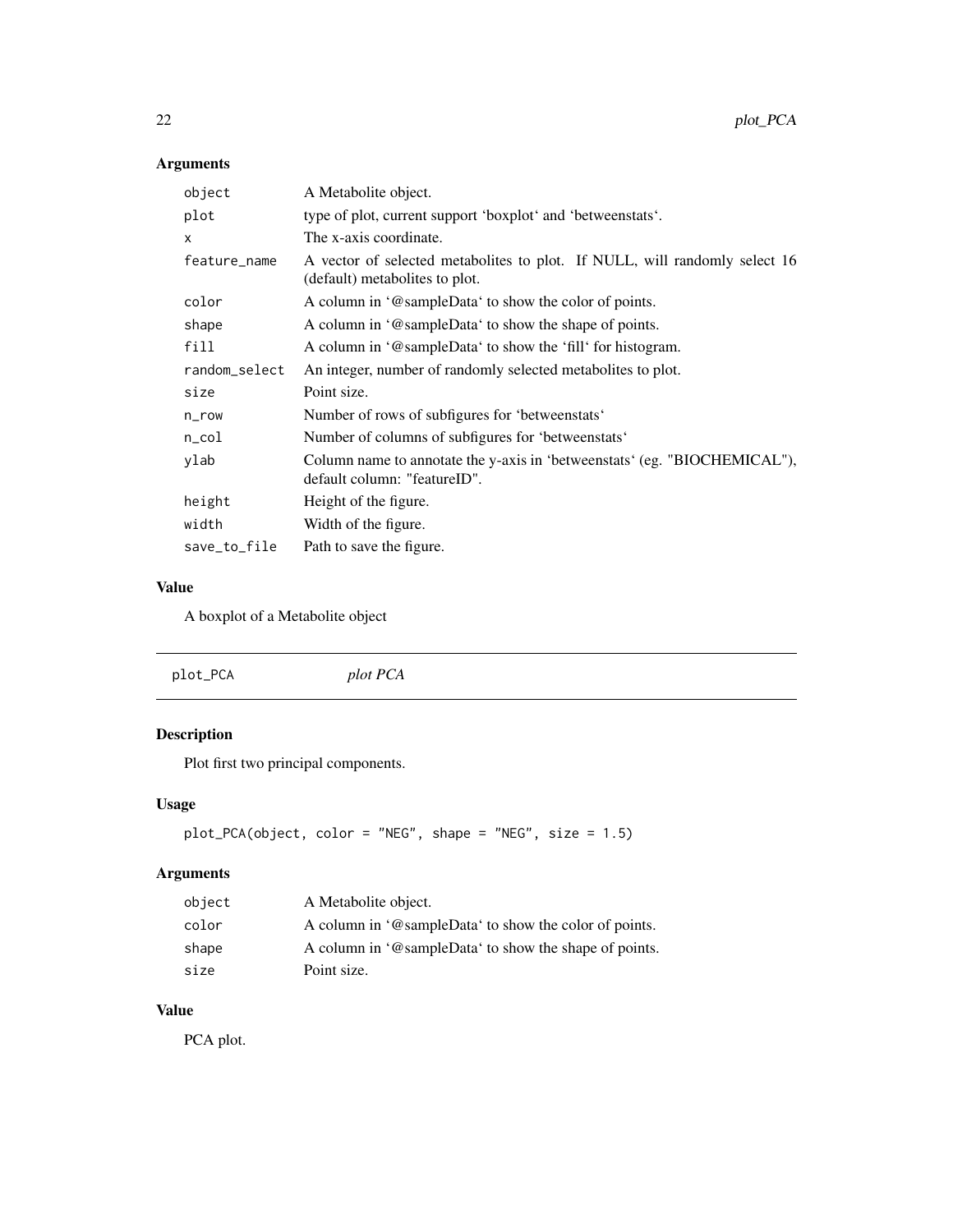<span id="page-22-0"></span>plot\_ROC *ROC*

#### Description

Plot Receiver Operating Characteristic (ROC) curve for metabolites with or without covariates

#### Usage

```
plot_ROC(
  object = NULL,y = NULL,x = NULL,model_a = NULL,model_b = NULL,lab = NULL\mathcal{E}
```
#### Arguments

| object       | A Metabolite object.                                                                       |
|--------------|--------------------------------------------------------------------------------------------|
| <b>y</b>     | A column name for the disease $(0, 1)$                                                     |
| $\mathsf{x}$ | One variable name (if x is provided, model_a and model_b should be NULL or<br>vice versa). |
| $model_a$    | Column names for model a (one or more covariates, as the first model).                     |
| $model_b$    | Column names for model b (one or more covariates, as the second model).                    |
| lab          | Title (eg. "BIOCHEMICAL"), default value is x.                                             |

# Value

ROC.

#### Description

Plot t-distributed stochastic neighbor embedding. See more details in [tsne](#page-0-0).

#### Usage

```
plot_tsne(object, color = "NEG", shape = "NEG", size = 1.5)
```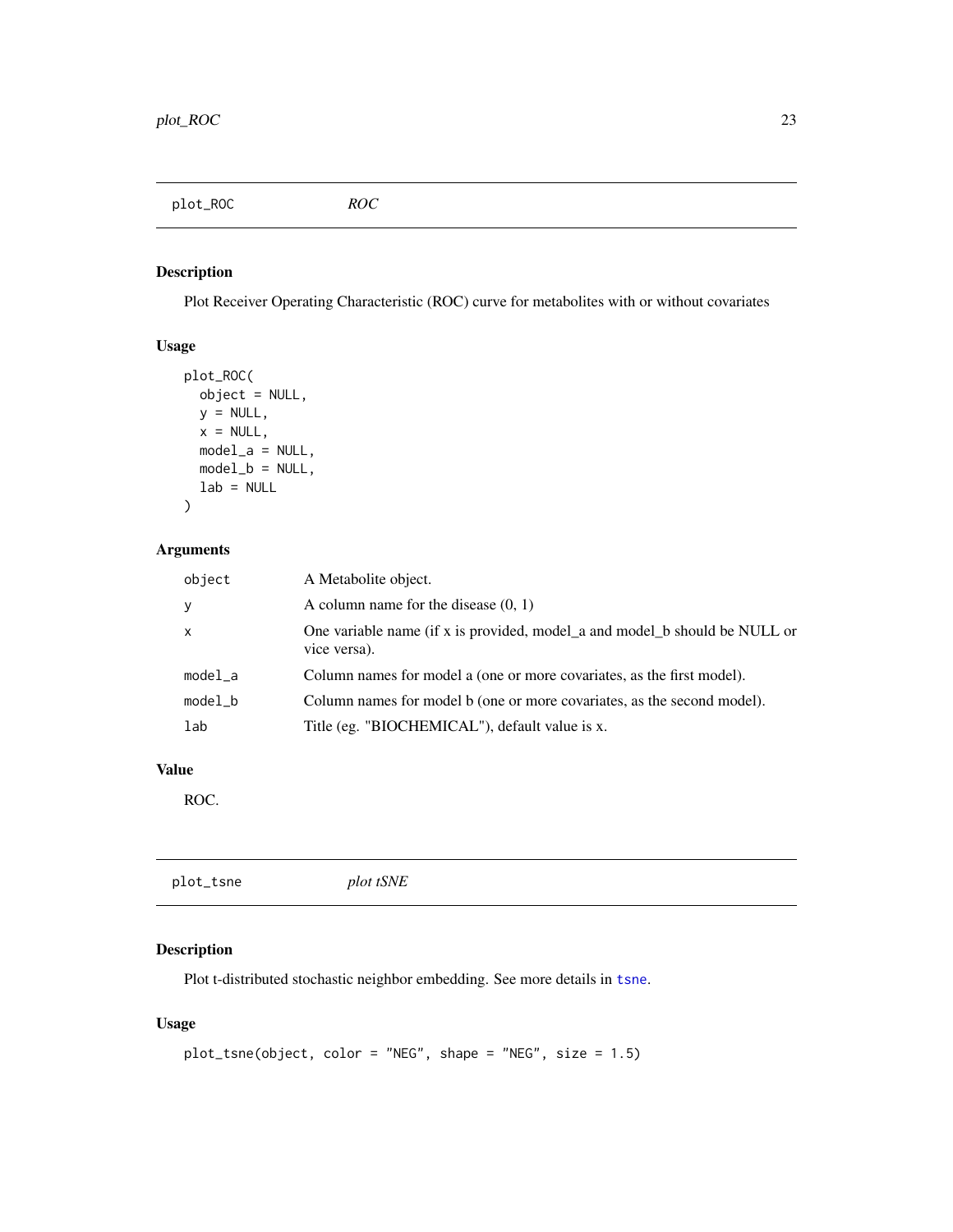# <span id="page-23-0"></span>Arguments

| object | A Metabolite object.                                   |
|--------|--------------------------------------------------------|
| color  | A column in '@sampleData' to show the color of points. |
| shape  | A column in '@sampleData' to show the shape of points. |
| size   | Point size.                                            |

# Value

tSNE plot.

| Plot UMAP |  |  |
|-----------|--|--|
|           |  |  |

# Description

Plot manifold approximation and projection (UMAP). See more details in [umap](#page-0-0).

#### Usage

```
plot_UMAP(object, color = "NEG", shape = "NEG", size = 1.5)
```
# Arguments

| object | A Metabolite object.                                   |
|--------|--------------------------------------------------------|
| color  | A column in '@sampleData' to show the color of points. |
| shape  | A column in '@sampleData' to show the shape of points. |
| size   | Point size.                                            |

# Value

UMAP plot.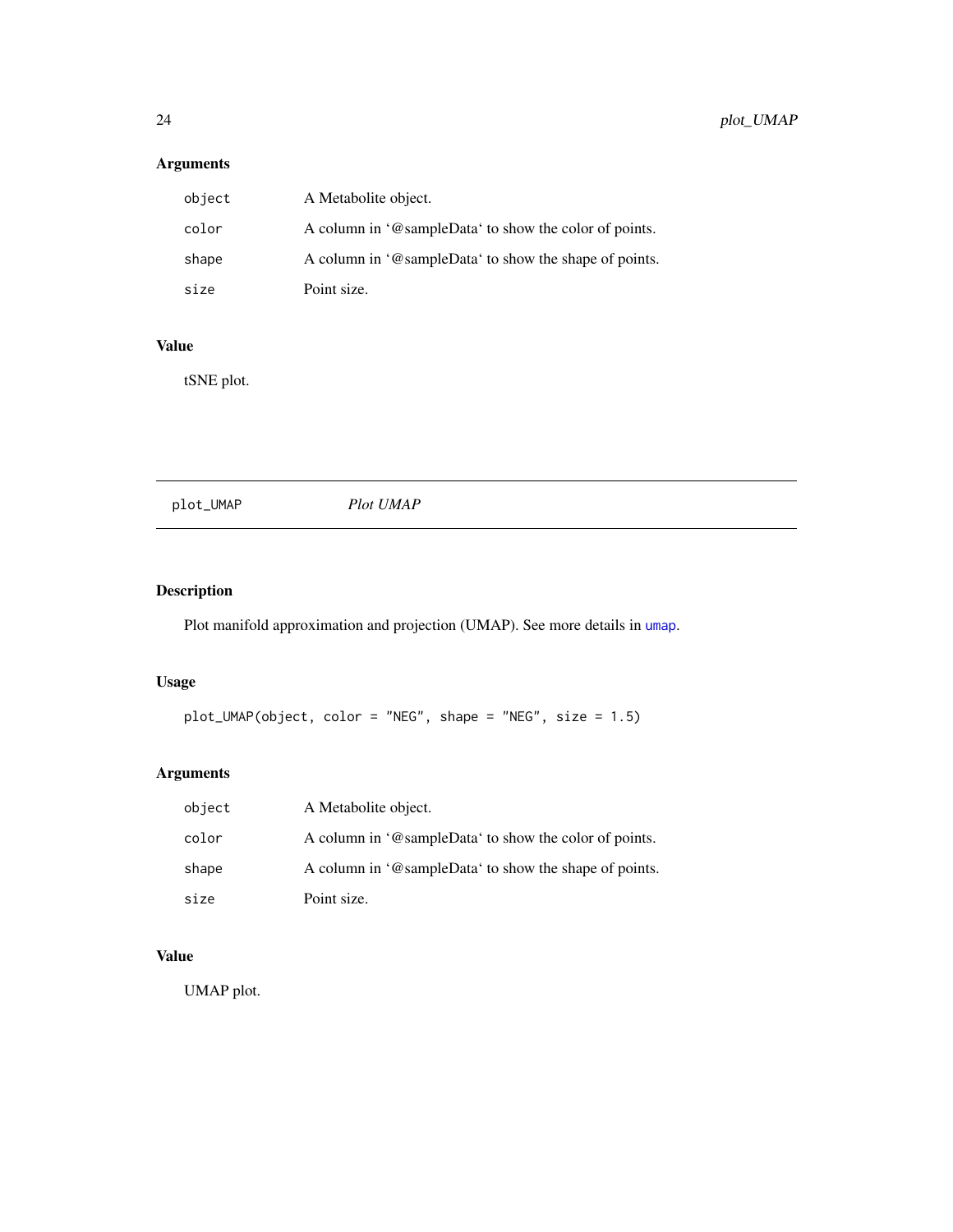<span id="page-24-0"></span>

volcano plot for regression results

# Usage

```
plot_volcano(
  fit,
  x = "estimate",y = "p.value",
  p.value_log10 = TRUE,
  color = "outcome",
  label = "term",
  highlight = "significant",
  x_lab = "Effect size",
 y<sup>-</sup>lab = "-log10(P value)"
\overline{\phantom{a}}
```
# Arguments

| fit           | regression summary results.                                                                    |
|---------------|------------------------------------------------------------------------------------------------|
| $\mathsf{x}$  | The x-axis column, eg. effect size.                                                            |
| y             | The y-axis column, eg. p value.                                                                |
| p.value_log10 | whether to transforme p.value by -log10.                                                       |
| color         | A column in fit to show different point colors. Set as NULL to turn off the color<br>argument. |
| label         | A column in fit to label points.                                                               |
| highlight     | A column in fit to show the points to highlight. Values as 1 are hightlighted.                 |
| x_lab         | labels for x-axis.                                                                             |
| y_lab         | labels for y-axis.                                                                             |

# Value

A volcano plot.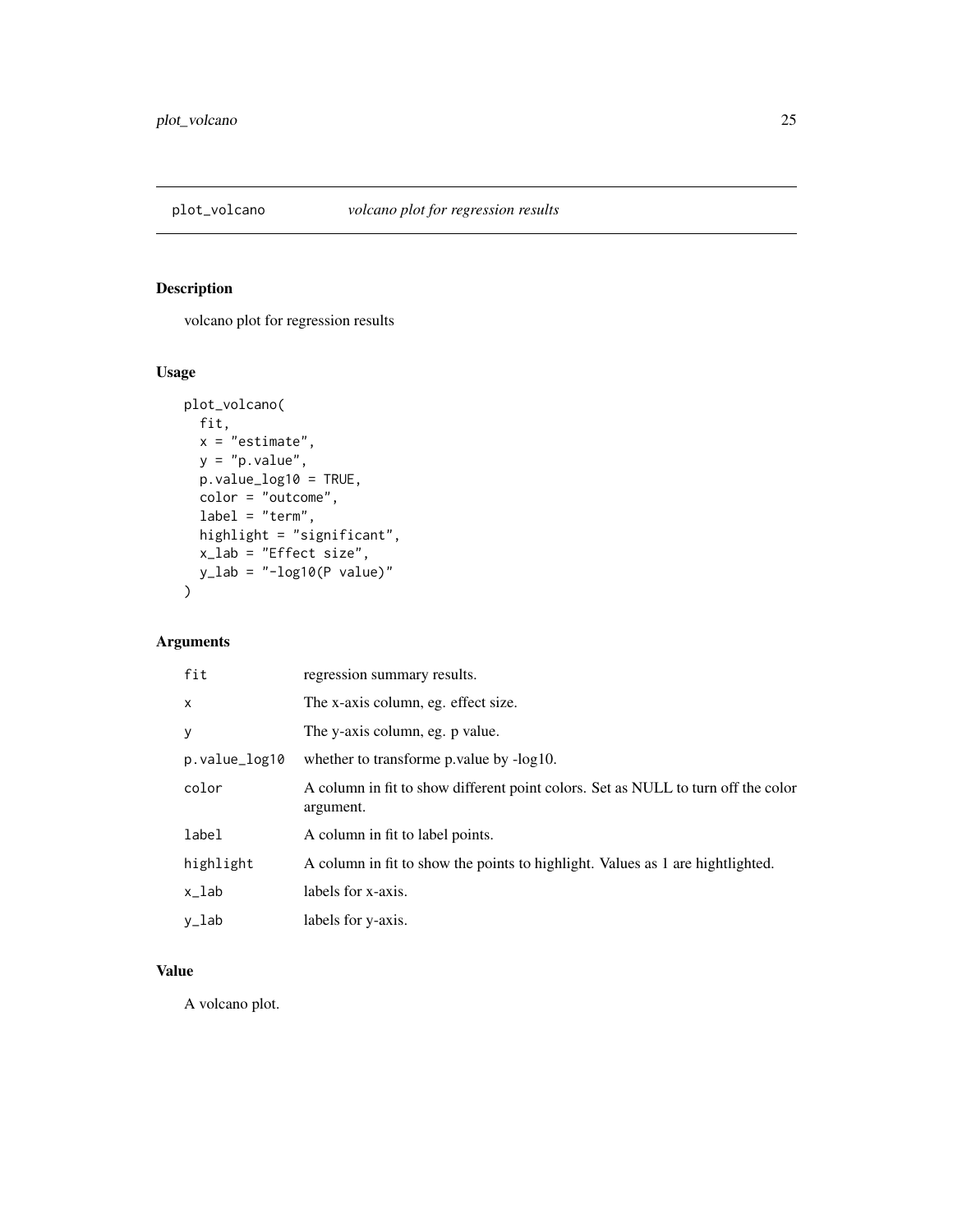<span id="page-25-1"></span><span id="page-25-0"></span>

Normalization data by the median value of QC samples in each batch. For each metabolite, the values (eg. raw peak area data) were divided by the median value of QC samples in that batch. QC samples and metabolite batches should be specified (see parameters below).

#### Usage

```
QCmatrix_norm(
 object,
  feature_platform = "PLATFORM",
 QC_ID_pattern = "MTRX",
  test = FALSE,
  verbose = TRUE
)
```
#### Arguments

| object           | A Metabolite object. In the feature annotation slot 'feature', a platform column<br>should be provided for metabolite measurement platform (eg. 'PLATFORM').<br>The values in the 'PLATFORM' column (eg. 'Neg', 'Polar', 'Pos Early', and<br>Pos Late <sup>*</sup> ) are column names in the sample annotation "sample" to determine<br>the batches of samples. |
|------------------|-----------------------------------------------------------------------------------------------------------------------------------------------------------------------------------------------------------------------------------------------------------------------------------------------------------------------------------------------------------------|
| feature_platform |                                                                                                                                                                                                                                                                                                                                                                 |
|                  | The column name of feature platform for metabolite measurements (eg. 'PLAT-<br>FORM').                                                                                                                                                                                                                                                                          |
| OC_ID_pattern    | A character pattern to determine QC samples. Default value: "MTRX".                                                                                                                                                                                                                                                                                             |
| test             | test the function for the first 20 columns.                                                                                                                                                                                                                                                                                                                     |
| verbose          | print log information.                                                                                                                                                                                                                                                                                                                                          |

#### Value

A Metabolite object after normalization.

#### See Also

[batch\\_norm](#page-3-1)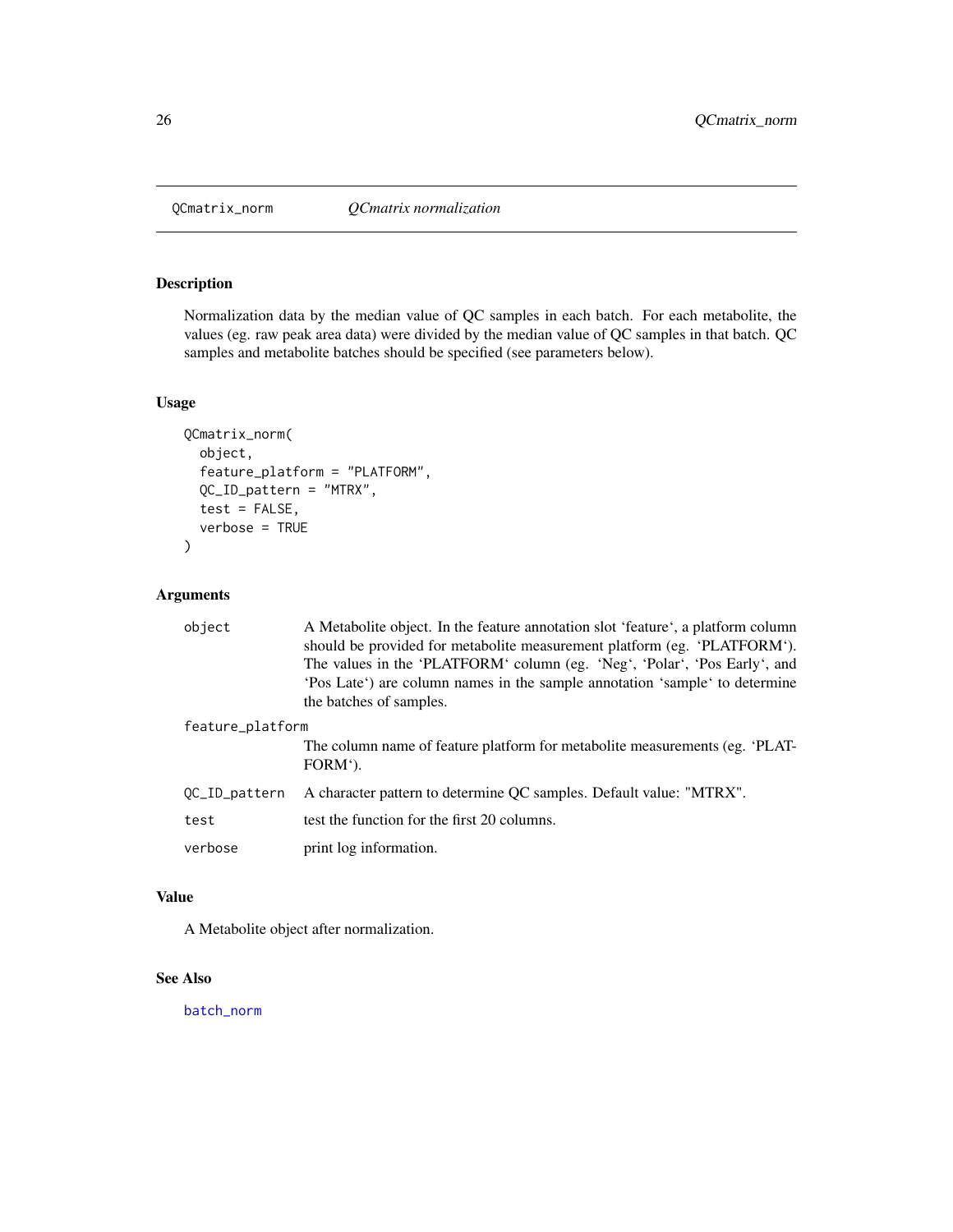<span id="page-26-0"></span>

This function will run QC steps on a Metabolite object

### Usage

```
QC_pipeline(
 object,
  filter_column_constant = TRUE,
 filter_column_missing_rate_threshold = 0.5,
  filter_row_missing_rate_threshold = NULL,
  replace_outlier_method = NULL,
 nSD = 5,
  impute_method = "half-min",
 verbose = TRUE
)
```
# Arguments

| object                 | An object, data.frame, data.table or Metabolite.                                                                                                                                      |  |
|------------------------|---------------------------------------------------------------------------------------------------------------------------------------------------------------------------------------|--|
| filter_column_constant |                                                                                                                                                                                       |  |
|                        | A logical value, whether to filter columns (features) with a constant value.                                                                                                          |  |
|                        | filter_column_missing_rate_threshold<br>A numeric threshold to filter columns (features) below a missing rate, default:<br>0.5. Other values: 0.2, 0.8. If NULL, then skip this step. |  |
|                        | filter_row_missing_rate_threshold                                                                                                                                                     |  |
|                        | A numeric threshold to filter rows (samples) below a missing rate. Default:<br>NULL, to skip this step. Other values: 0.5, 0.2, 0.8.                                                  |  |
| replace_outlier_method |                                                                                                                                                                                       |  |
|                        | Method to replace outlier value, see replace_outlier.                                                                                                                                 |  |
| nSD                    | Define the N times of the SD as outliers.                                                                                                                                             |  |
| impute_method          | Imputation method, the default method is half the minimum value ('half-min')<br>of the metabolite. Currently support 'half-min', "median", "mean", "zero".                            |  |
| verbose                | print log information.                                                                                                                                                                |  |

# Value

A Metabolite object after QC.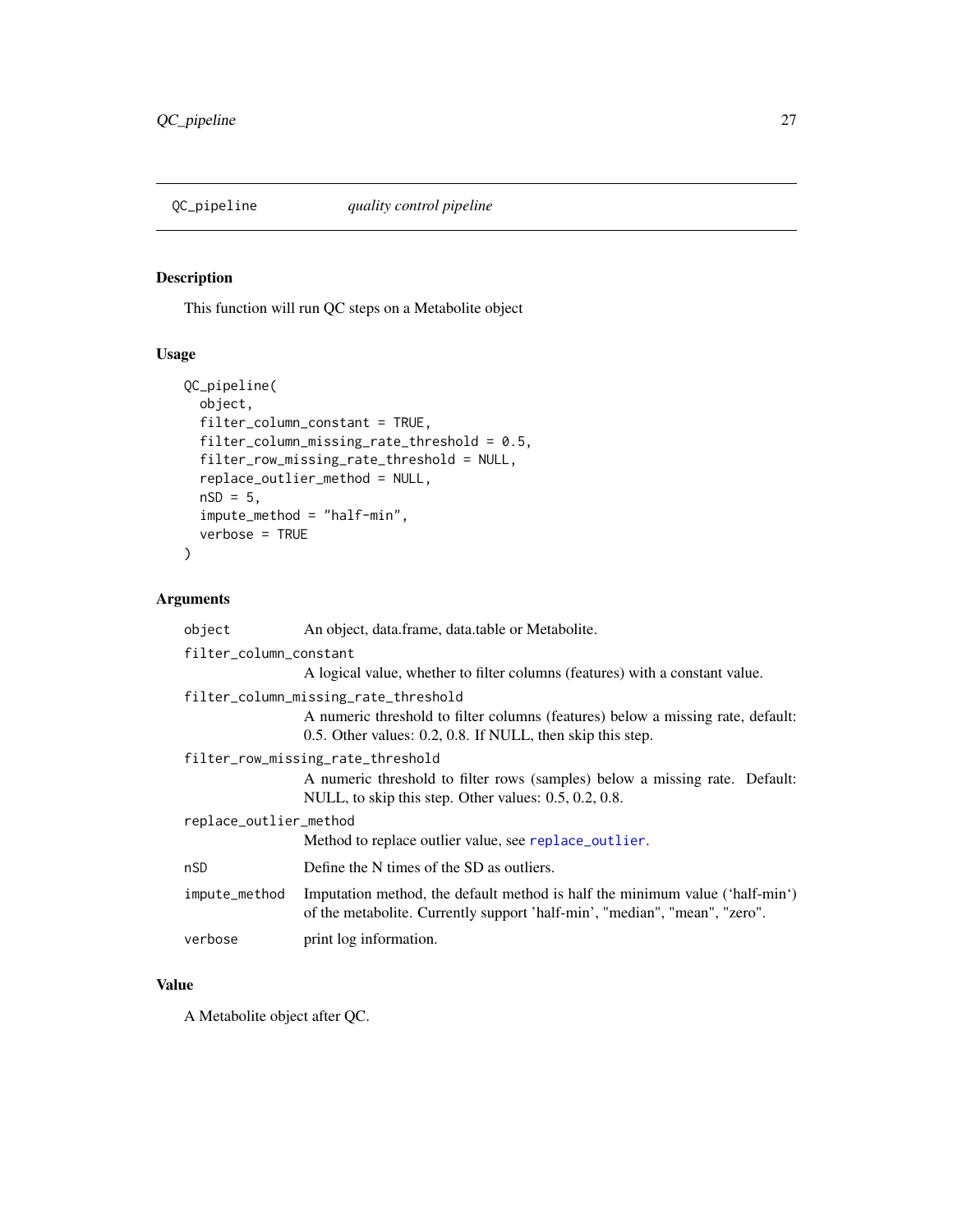<span id="page-27-1"></span><span id="page-27-0"></span>

Run regression models with adjusting for covariates. 'regression\_each' is used for one outcome. In 'regression', several outcomes can be specified to run together.

#### Usage

```
regression(
 object,
 phenoData = NULL,
 model = NULL,outcome = NULL,
 covars = NULL,factors = NULL,
  feature_name = NULL,
  time = NULL,
 verbose = TRUE,
 ncpus = 1,p.adjust.method = "bonferroni",
  ...
)
regression_each(
 object,
 phenoData = NULL,
 model = NULL,
 formula = NULL,
 outcome = NULL,
 covars = NULL,
  factors = NULL,
  feature_name = NULL,
  time = NULL,
 verbose = TRUE,
 ncpus = 1,
 p.adjust.method = "bonferroni",
  ...
)
```
#### Arguments

| object    | A Metabolite object.                                                                               |
|-----------|----------------------------------------------------------------------------------------------------|
| phenoData | A data table with outcome and covariates. If 'phenoData' is NULL, '@sample-<br>Data' will be used. |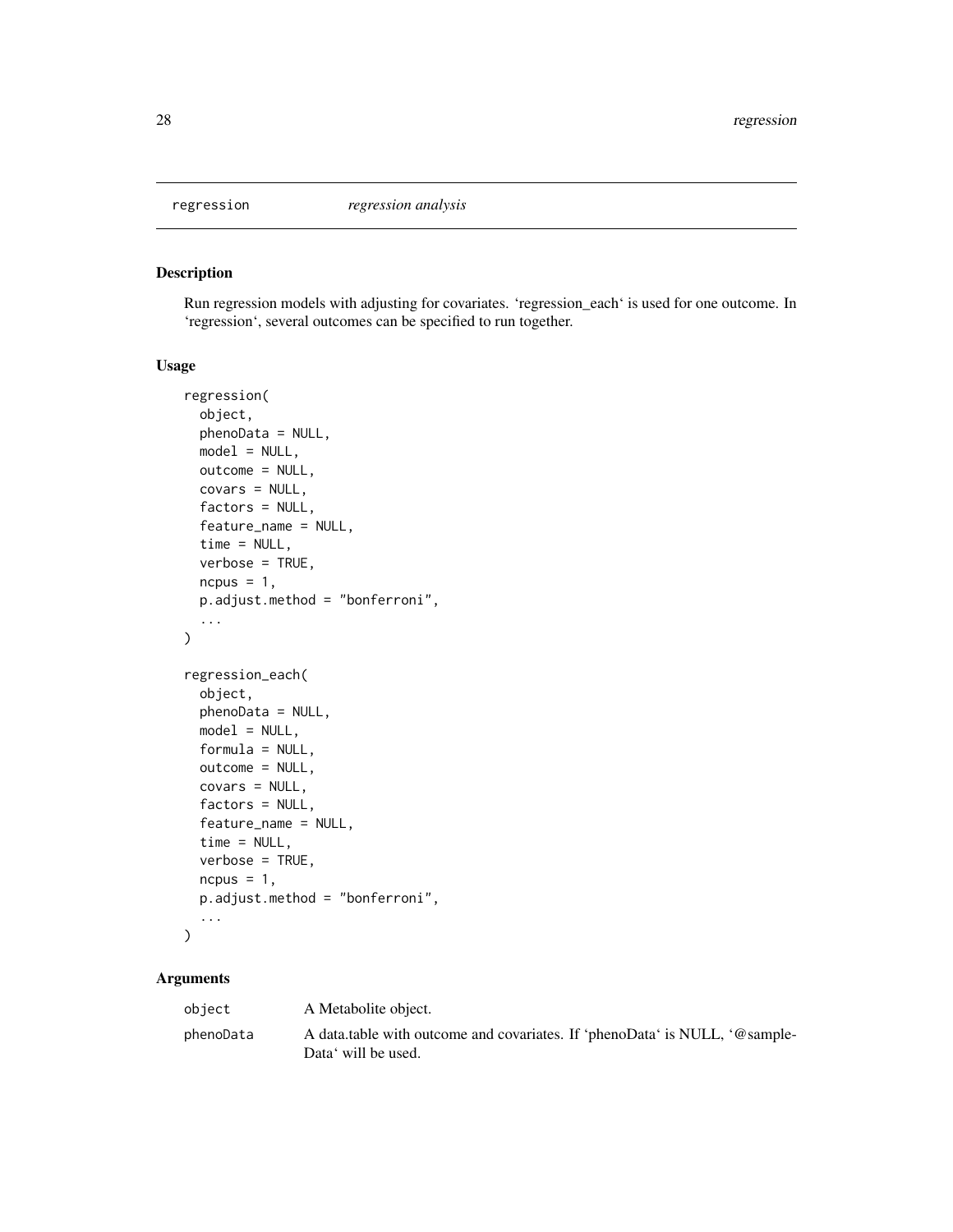<span id="page-28-0"></span>replace\_outlier 29

| Specify a regression model. See fit_lm for more details. 'auto' can be used to<br>infer $\text{'lm'}$ or $\text{'logistic'}$ (with only 0, 1, and NA). |
|--------------------------------------------------------------------------------------------------------------------------------------------------------|
| Column name of the outcome variable.                                                                                                                   |
| Column names of covariates.                                                                                                                            |
| Variables to be treated as factor.                                                                                                                     |
| A vector of selected metabolites to run. If both feature_name and random_select<br>are NULL, will run regression for all features.                     |
| Column name of survival time, used in cox regression, see coxph for more de-<br>tails.                                                                 |
| Print log information.                                                                                                                                 |
| Number of CPUS for parallele job.                                                                                                                      |
| p.adjust.method                                                                                                                                        |
| Adjust for P value method, see p. adjust.                                                                                                              |
| Further arguments passed to regression model.                                                                                                          |
| A character or formula object to fit model (only used in 'regression_each')                                                                            |
|                                                                                                                                                        |

#### Value

term estimate std.error statistic p.value n outcome p.value.adj.

#### Examples

```
data(df_plasma)
fit_lm <- regression(object = df_plasma, phenoData = NULL, model = "lm",
outcome = "BMI", covars = c("AGE", "GENDER", "ETHNICITY"), factors = "ETHNICITY")
```
<span id="page-28-1"></span>replace\_outlier *change outlier values as NA or winsorize*

#### Description

change outlier values as NA or winsorize

#### Usage

```
replace_outlier(object, method, nSD)
```

```
## Default S3 method:
replace_outlier(object, method = "winsorize", nSD = 5)
## S3 method for class 'data.frame'
replace_outlier(object, method = "winsorize", nSD = 5)
## S3 method for class 'Metabolite'
replace_outlier(object, method = "winsorize", nSD = 5)
```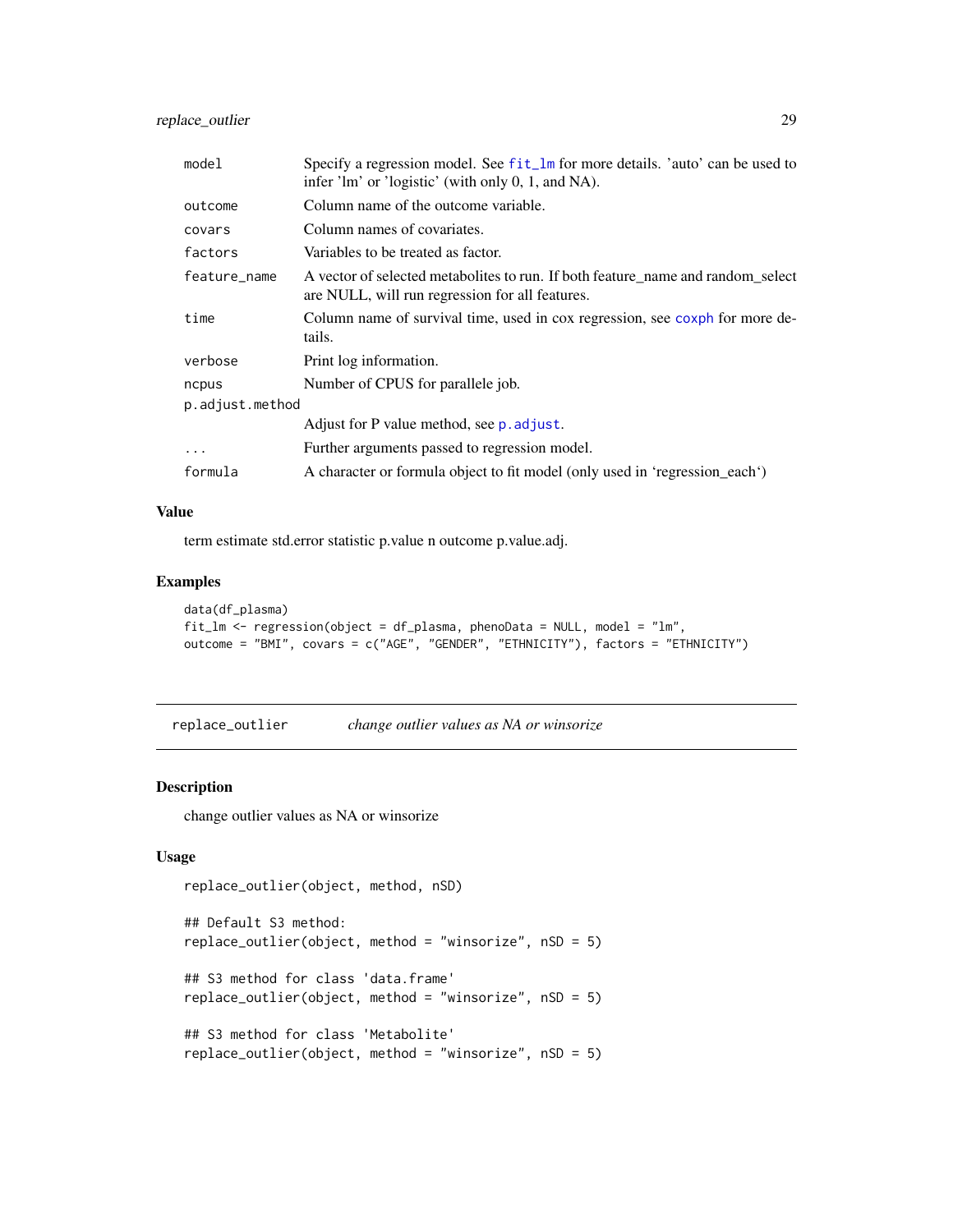## <span id="page-29-0"></span>Arguments

| object | An object, a vector, data.frame, data.table or Metabolite.                                                                                                                                                                                |
|--------|-------------------------------------------------------------------------------------------------------------------------------------------------------------------------------------------------------------------------------------------|
| method | Replace outlier value method, the default method is 'winsorize': replace the<br>outlier values by the maximum and/or minimum values of the remaining values.<br>'as NA': set as NA (do not use this method if using half-min imputation). |
| nSD    | Define the N times of the SD as outliers.                                                                                                                                                                                                 |

#### Value

An object after replacing outlier values.

#### Examples

```
data(df_plasma)
d <- replace_outlier(df_plasma, method = "winsorize", nSD = 5)
```
row\_missing\_rate *row missing rate*

#### Description

Calculate row missing rate – sample missingness.

#### Usage

```
row_missing_rate(object)
```
## Default S3 method: row\_missing\_rate(object)

## S3 method for class 'Metabolite' row\_missing\_rate(object)

#### Arguments

object An object, data.frame, data.table or Metabolite.

#### Value

Returns a vector of the missing rate for each row

A data.table of row missing rate.

# Examples

```
# for a Metabolite object
data(df_plasma)
v <- row_missing_rate(df_plasma)
```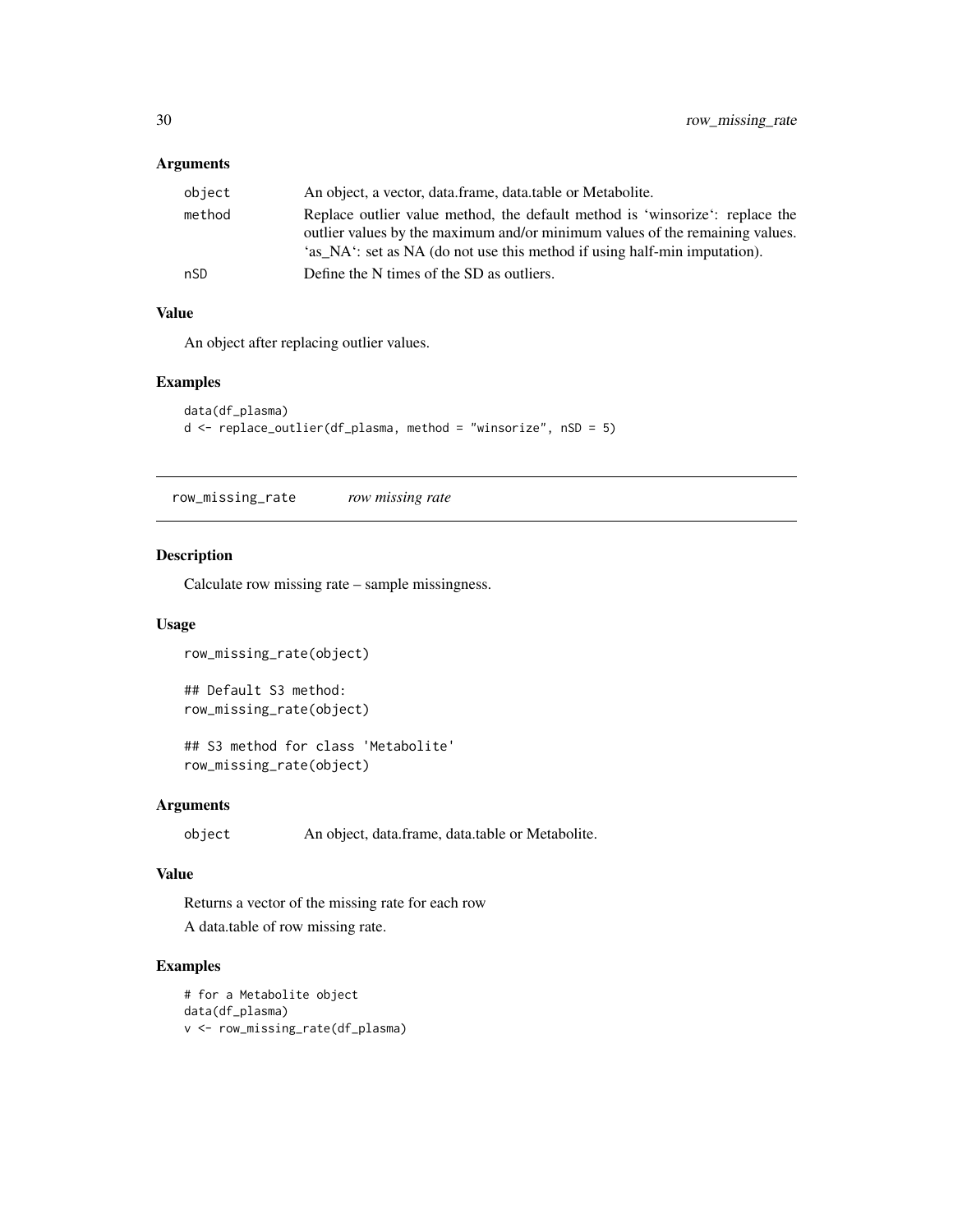<span id="page-30-0"></span>RSD *RSD* Description calculate RDS ( Usage RSD(x) Arguments x A vector Value A vector of RDS values. run\_PCA *Principal Components Analysis*

# Description

Performs a principal components analysis on the Metabolite object.

# Usage

```
run_PCA(
 object,
 nPCs = 10,
 impute_method = "half-min",
 log = TRUE,scale = TRUE,
 addPC = TRUE)
```
# Arguments

| object        | A Metabolite object.                                                                                                                                                                     |
|---------------|------------------------------------------------------------------------------------------------------------------------------------------------------------------------------------------|
| nPCs          | Number of principal components to be calculated. Default value 10.                                                                                                                       |
| impute_method | Imputation method, the default method is half the minimum value ('half-min')<br>of the metabolite. Currently support 'half-min', "median", "mean", "zero".<br>'NULL' without imputation. |
| log           | Performs natural logarithm transformation before PCA analysis.                                                                                                                           |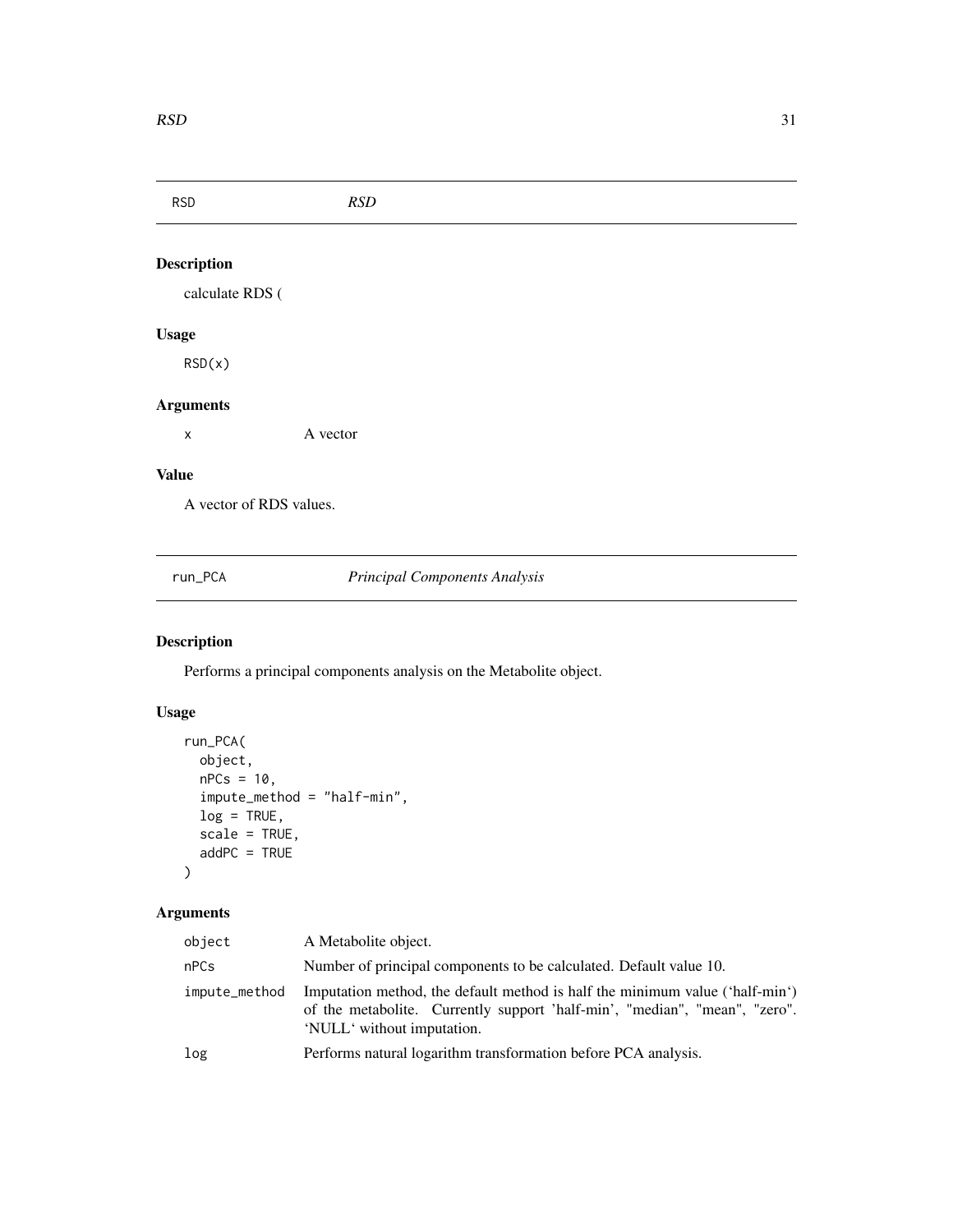<span id="page-31-0"></span>

| scale | scale feature in the PCA calculation.                                                         |
|-------|-----------------------------------------------------------------------------------------------|
| addPC | If TRUE, merge PCs with '@sampleData' and return the 'object', else return<br>$PC^{\prime}$ . |

# Value

A list of PCs and variances explained.

# Examples

```
data(df_plasma)
d <- run_PCA(df_plasma)
```
sampleData *get sampleData*

#### Description

Accessors for Metabolite object. Get the sampleData in the Metabolite object.

#### Usage

```
sampleData(object)
```
## S4 method for signature 'Metabolite' sampleData(object)

# Arguments

object A Metabolite object.

# Value

A data.table of sampleData.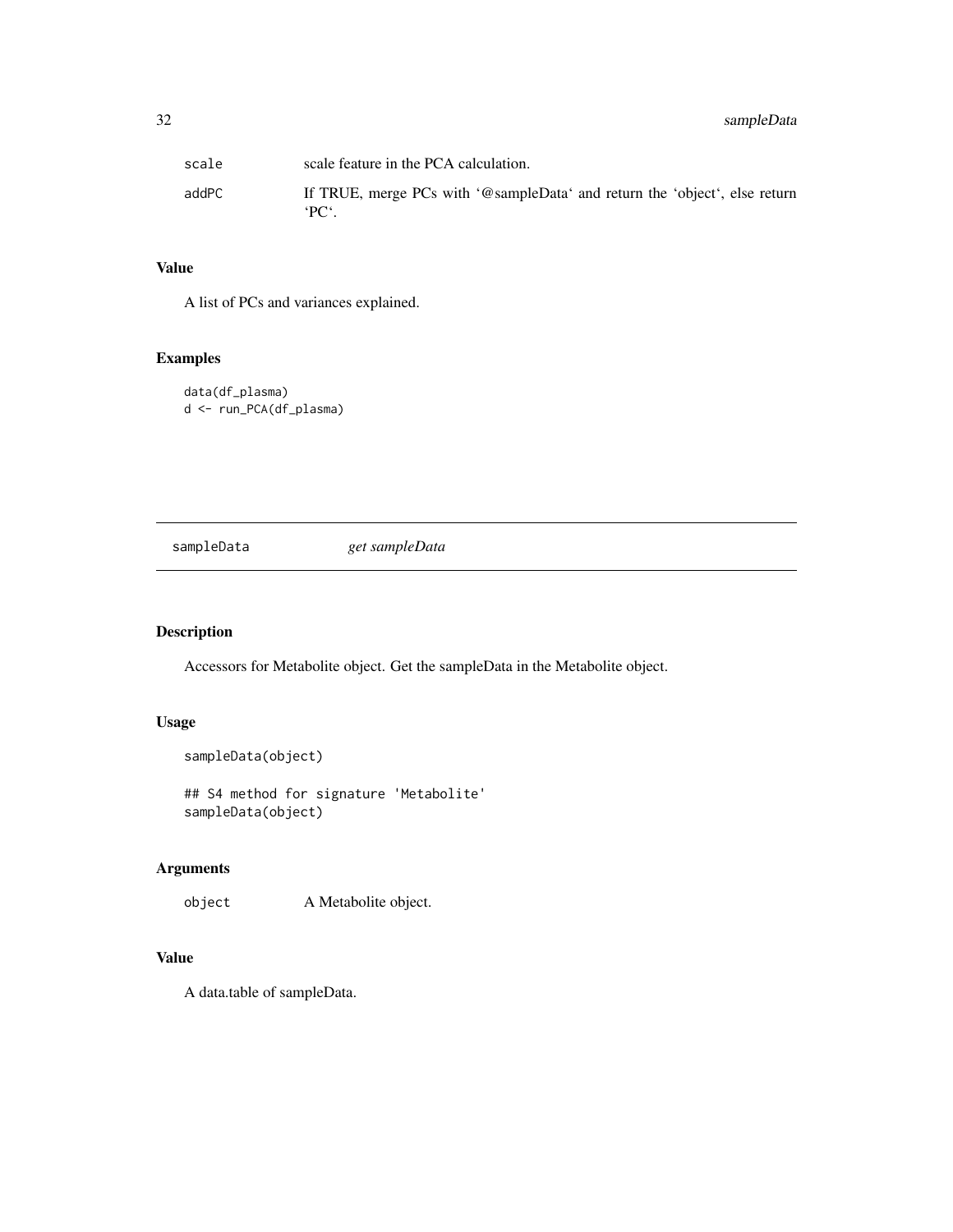<span id="page-32-0"></span>sampleData<- *set sampleData*

#### Description

Accessors for Metabolite object. 'sampleData<-' will update the sampleData in the Metabolite object.

#### Usage

```
sampleData(object) <- value
```
## S4 replacement method for signature 'Metabolite' sampleData(object) <- value

# Arguments

| object | A Metabolite object. |
|--------|----------------------|
| value  | The new sampleData.  |

#### Value

A data.table of sampleData.

| save_data | Save metabolite data |  |
|-----------|----------------------|--|
|           |                      |  |

# Description

Save metabolite data in separate txt files

#### Usage

```
save_data(object, file = "")
```
# Arguments

| object | A Metabolite object                                                                                                                             |
|--------|-------------------------------------------------------------------------------------------------------------------------------------------------|
| file   | Output file to save the metabolite measurements (suffixes: "_assay.txt", "_fea-<br>ture_annotation.txt", "_sample_annotation.txt", "_logs.txt). |

# Value

No return value.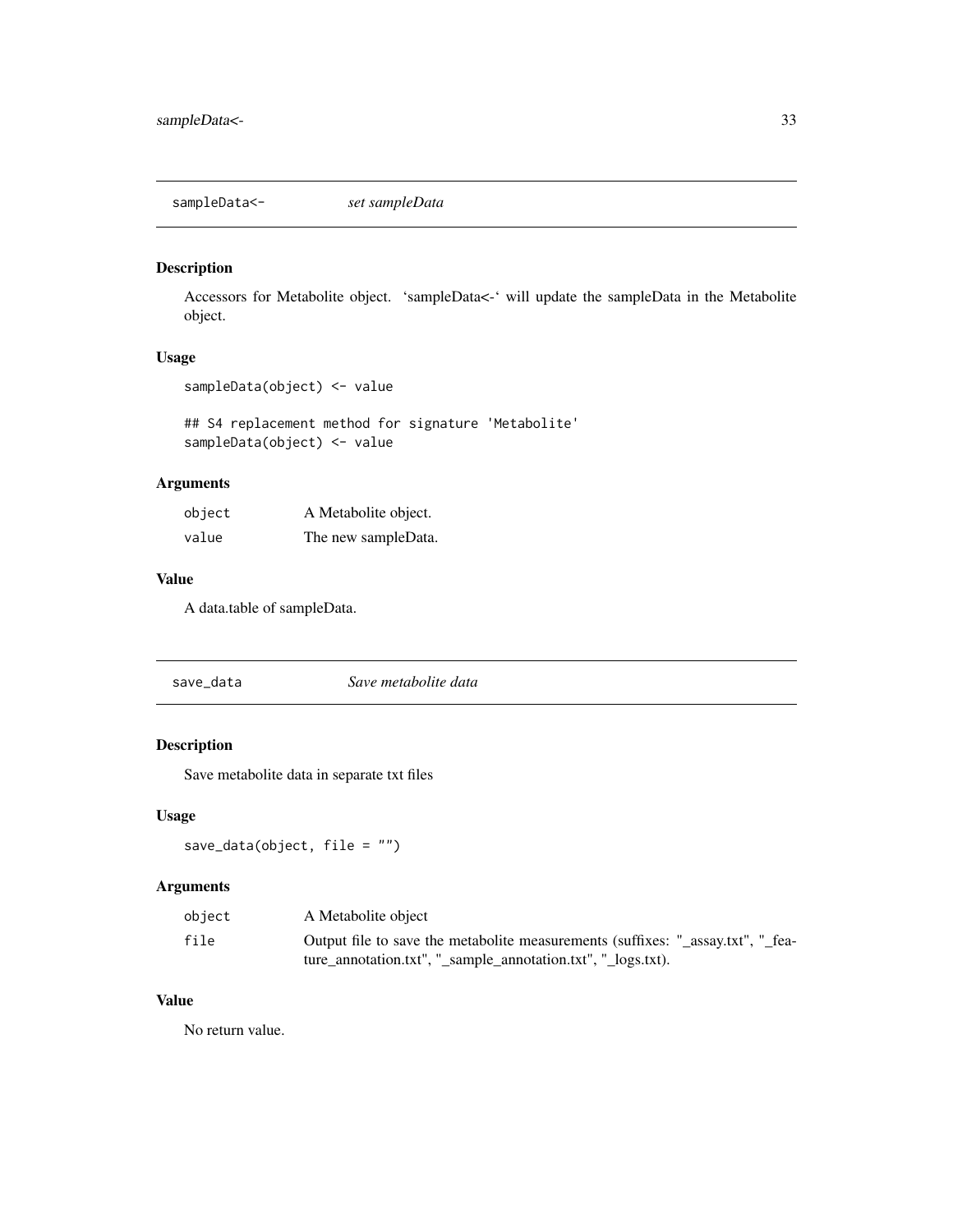<span id="page-33-0"></span>show, Metabolite-method

*Print a Metabolite class object*

#### Description

Print a Metabolite class object

#### Usage

## S4 method for signature 'Metabolite' show(object)

#### Arguments

object A Metabolite object.

# Value

print a Metabolite object.

<span id="page-33-1"></span>subset *subset a Metabolite object.*

#### Description

subset a Metabolite object.

#### Usage

```
subset(object, subset, select)
## S3 method for class 'Metabolite'
subset(object, subset, select)
```
#### Arguments

| object | An object, data.frame, data.table or Metabolite.                                                                    |
|--------|---------------------------------------------------------------------------------------------------------------------|
| subset | logical expression indicating rows to keep (samples). Expression will be evalu-<br>ate in the '@sampleData'.        |
| select | expression indicating columns to select (features). See subset. Expression will<br>be evaluate in the '@assayData'. |

#### Value

An object after subsetting rows or columns.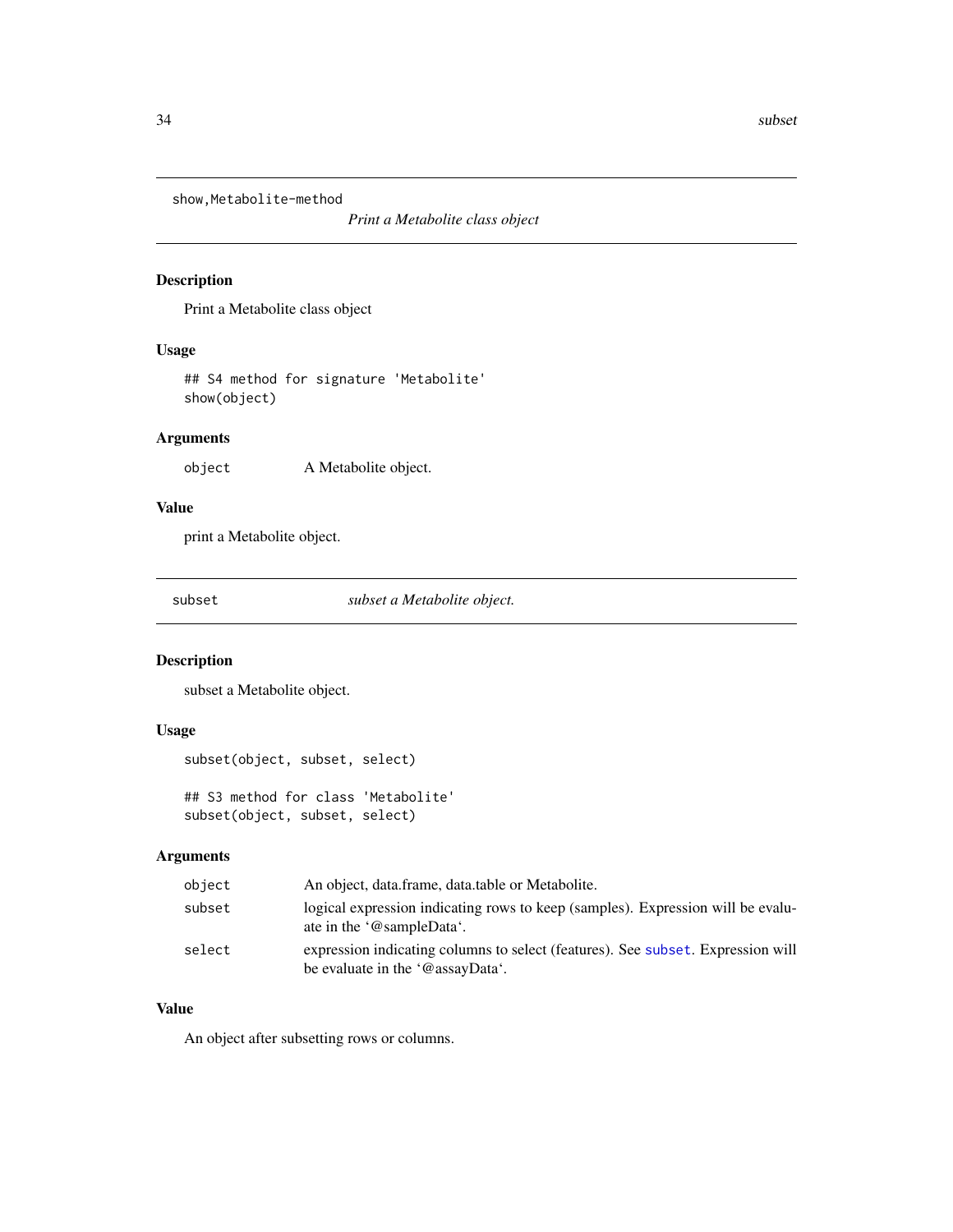<span id="page-34-0"></span>transformation *apply transformation to a Metabolite object*

# Description

Apply transformation to Metabolite object

# Usage

transformation(object, method = "log")

# Arguments

| object | A Metabolite object.                                                                                                        |
|--------|-----------------------------------------------------------------------------------------------------------------------------|
| method | Transform method, eg. "log", "pareto_scale", "scale", "inverse_rank_transform".<br>A User defined method is also supported. |

#### Value

A Metabolite object after transformation.

# Examples

```
data(df_plasma)
d <- transformation(df_plasma)
```
update\_Metabolite *Update a Metabolite object*

# Description

Update a Metabolite object.

#### Usage

```
update_Metabolite(object, dataset = NULL, action = NULL)
```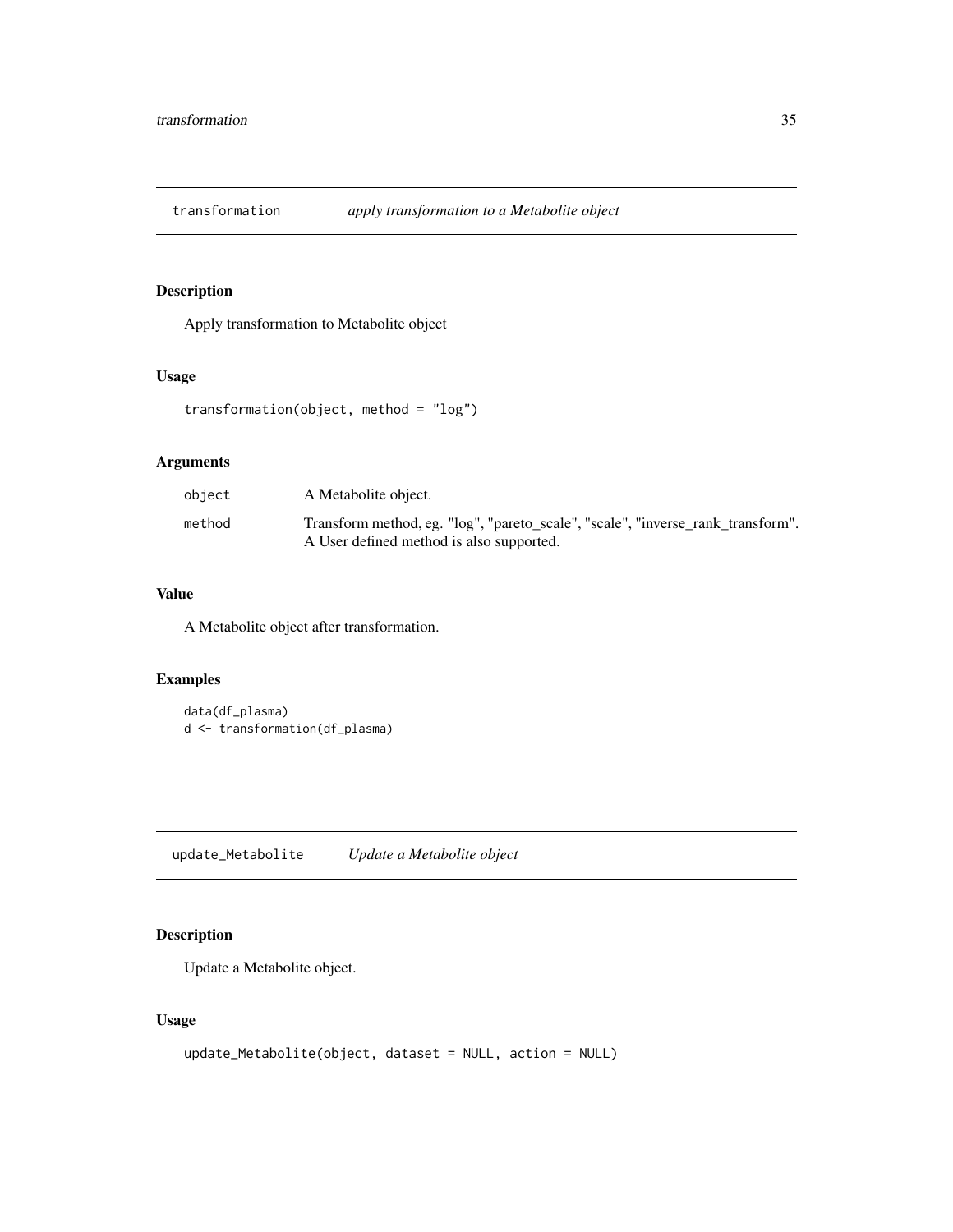# Arguments

| object  | A Metabolite object                                                                                                                                                                                                                                                                                                                                                                                                                                                                                   |
|---------|-------------------------------------------------------------------------------------------------------------------------------------------------------------------------------------------------------------------------------------------------------------------------------------------------------------------------------------------------------------------------------------------------------------------------------------------------------------------------------------------------------|
| dataset | A vector or data table used for a specific action mode.                                                                                                                                                                                                                                                                                                                                                                                                                                               |
| action  | Currently support:                                                                                                                                                                                                                                                                                                                                                                                                                                                                                    |
|         | • "injection_order": '@sampleData' will be updated by the order of sam-<br>pleID that provided in the injection order data<br>• "keep feature": feature ID list to keep<br>• "remove_feature": feature ID list to remove<br>• "keep_sample": sample ID list to keep<br>• "remove_sample": sample ID list to remove<br>• "add_sample_annotation": merge data with '@sampleData'<br>• "change_featureID": change the name of featureID (provide the new col-<br>umn name in '@featureData' for dataset) |
|         |                                                                                                                                                                                                                                                                                                                                                                                                                                                                                                       |

# Value

A Metabolite object after updating.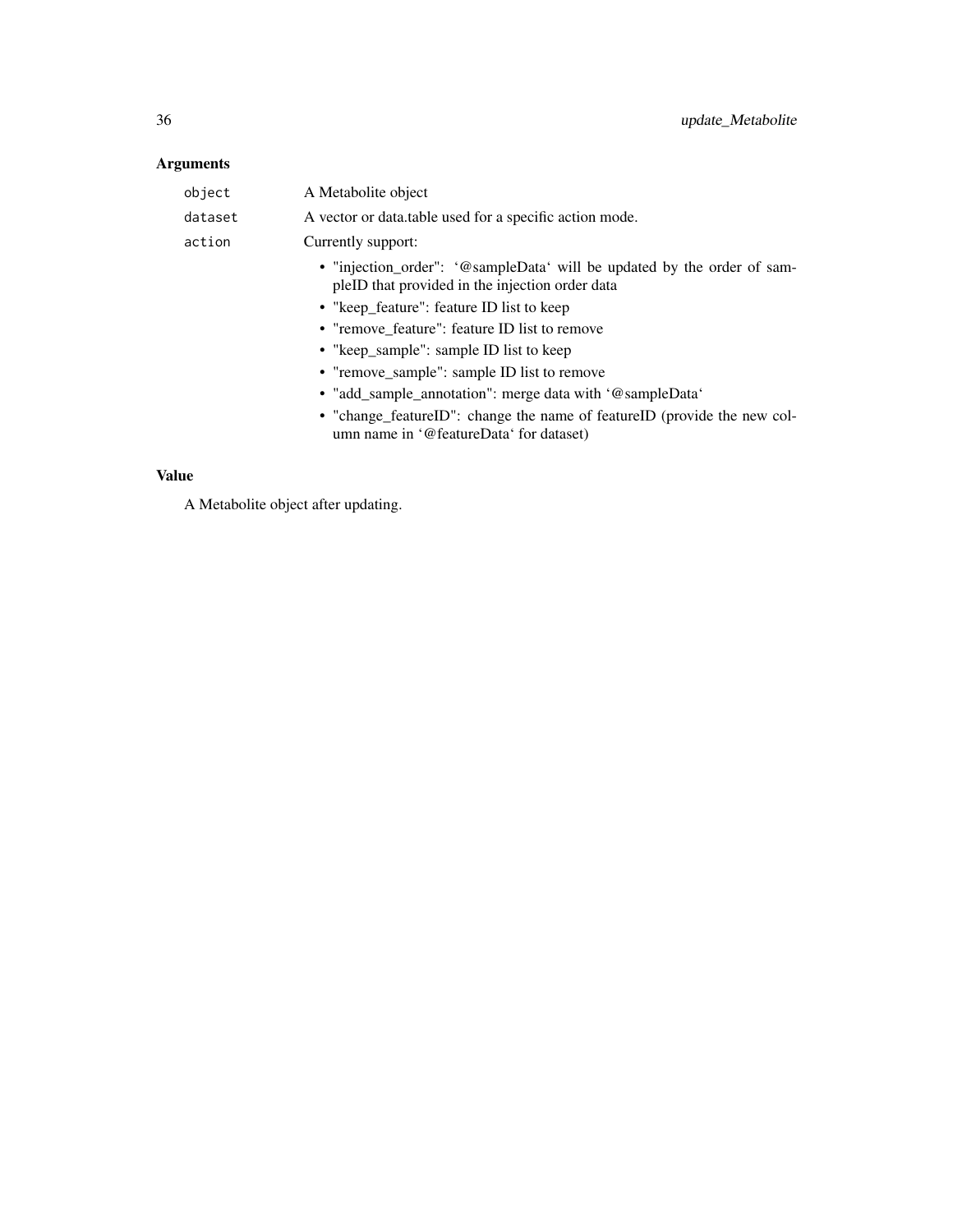# <span id="page-36-0"></span>Index

∗ datasets df\_plasma, [8](#page-7-0) assayData, [3](#page-2-0) assayData,Metabolite-method *(*assayData*)*, [3](#page-2-0) assayData<-, [3](#page-2-0) assayData<-,Metabolite-method *(*assayData<-*)*, [3](#page-2-0) batch\_norm, [4,](#page-3-0) *[18,](#page-17-0) [19](#page-18-0)*, *[26](#page-25-0)* bridge, [5](#page-4-0) column\_missing\_rate, [5](#page-4-0) cor, *[6](#page-5-0)* correlation, [6](#page-5-0) coxph, *[11](#page-10-0)*, *[29](#page-28-0)* create\_Metabolite, [7](#page-6-0) df\_plasma, [8](#page-7-0) featureData, [8](#page-7-0) featureData,Metabolite-method *(*featureData*)*, [8](#page-7-0) featureData<-, [9](#page-8-0) featureData<-,Metabolite-method *(*featureData<-*)*, [9](#page-8-0) filter\_column\_constant, [9](#page-8-0) filter\_column\_missing\_rate, [10](#page-9-0) filter\_row\_missing\_rate, [11](#page-10-0) fit\_cox *(*fit\_lm*)*, [11](#page-10-0) fit\_glmer *(*fit\_lm*)*, [11](#page-10-0) fit\_lm, [11,](#page-10-0) *[29](#page-28-0)* fit\_lme *(*fit\_lm*)*, [11](#page-10-0) fit\_lmer *(*fit\_lm*)*, [11](#page-10-0) fit\_logistic *(*fit\_lm*)*, [11](#page-10-0) fit\_poisson *(*fit\_lm*)*, [11](#page-10-0) glm, *[11](#page-10-0)*

glmer, *[11](#page-10-0)*

impute, [12](#page-11-0) impute\_kNN *(*impute*)*, [12](#page-11-0) inverse\_rank\_transform, [13](#page-12-0) is\_outlier, [14](#page-13-0) lm, *[11](#page-10-0)* lme, *[11](#page-10-0)* lmer, *[11](#page-10-0)* load\_data, *[7](#page-6-0)*, [14,](#page-13-0) *[17](#page-16-0)* load\_excel, *[7](#page-6-0)*, [15,](#page-14-0) *[17](#page-16-0)* merge\_data, [16](#page-15-0) Metabolite, *[7](#page-6-0)*, *[17](#page-16-0)* Metabolite *(*Metabolite-class*)*, [16](#page-15-0) Metabolite-class, [16](#page-15-0) modelling\_norm, [17](#page-16-0) nearestQC\_norm, [18](#page-17-0) outlier\_rate, [19](#page-18-0) p.adjust, *[29](#page-28-0)* pareto\_scale, [20](#page-19-0) plot\_injection\_order, [20](#page-19-0) plot\_Metabolite, [21](#page-20-0) plot\_PCA, [22](#page-21-0) plot\_ROC, [23](#page-22-0) plot\_tsne, [23](#page-22-0) plot\_UMAP, [24](#page-23-0) plot\_volcano, [25](#page-24-0) QC\_pipeline, [27](#page-26-0) QCmatrix\_norm, *[4](#page-3-0)*, *[19](#page-18-0)*, [26](#page-25-0) regression, *[12](#page-11-0)*, [28](#page-27-0) regression\_each *(*regression*)*, [28](#page-27-0) replace\_outlier, *[27](#page-26-0)*, [29](#page-28-0) row\_missing\_rate, [30](#page-29-0) RSD, [31](#page-30-0) run\_PCA, [31](#page-30-0)